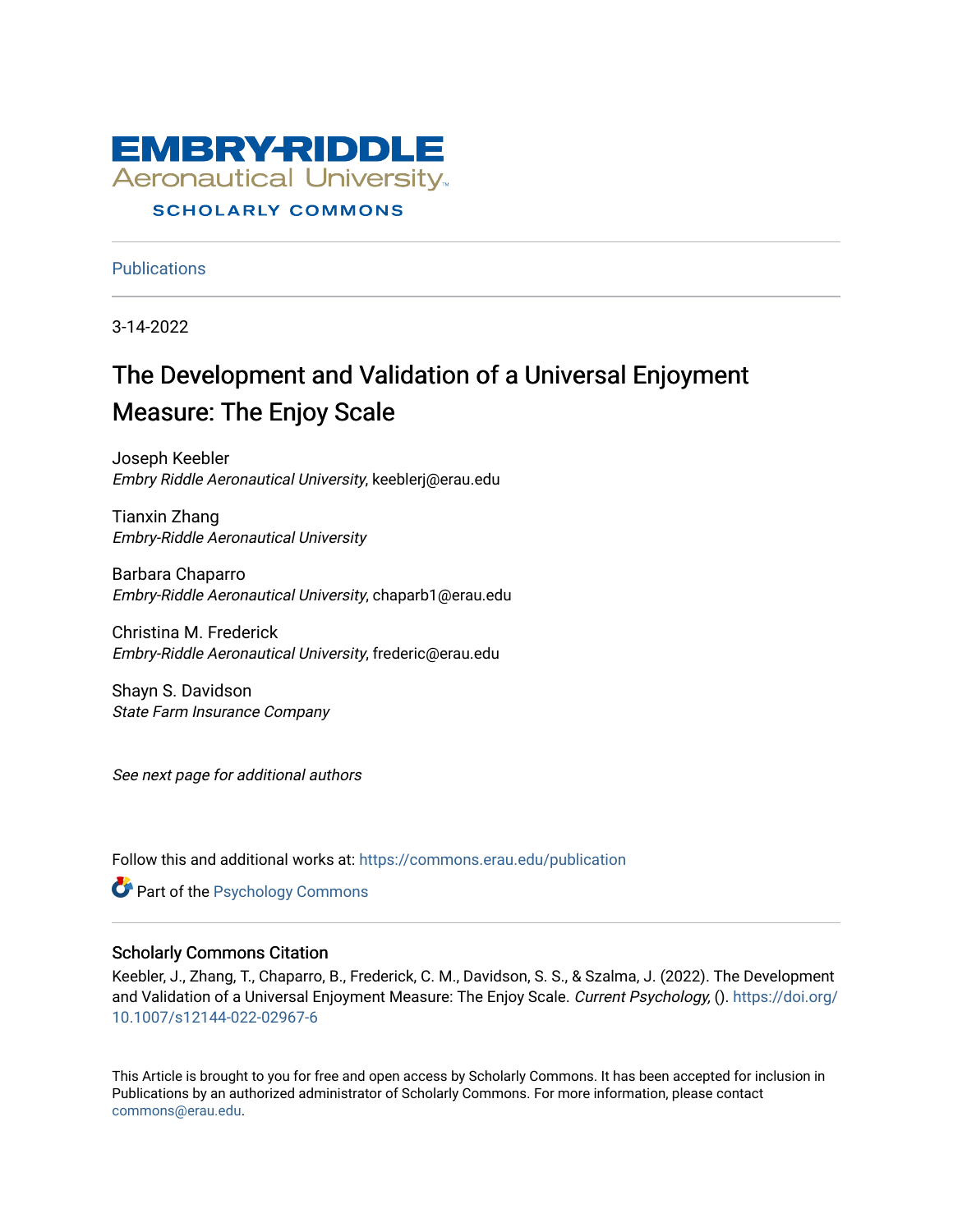# Authors

Joseph Keebler, Tianxin Zhang, Barbara Chaparro, Christina M. Frederick, Shayn S. Davidson, and James Szalma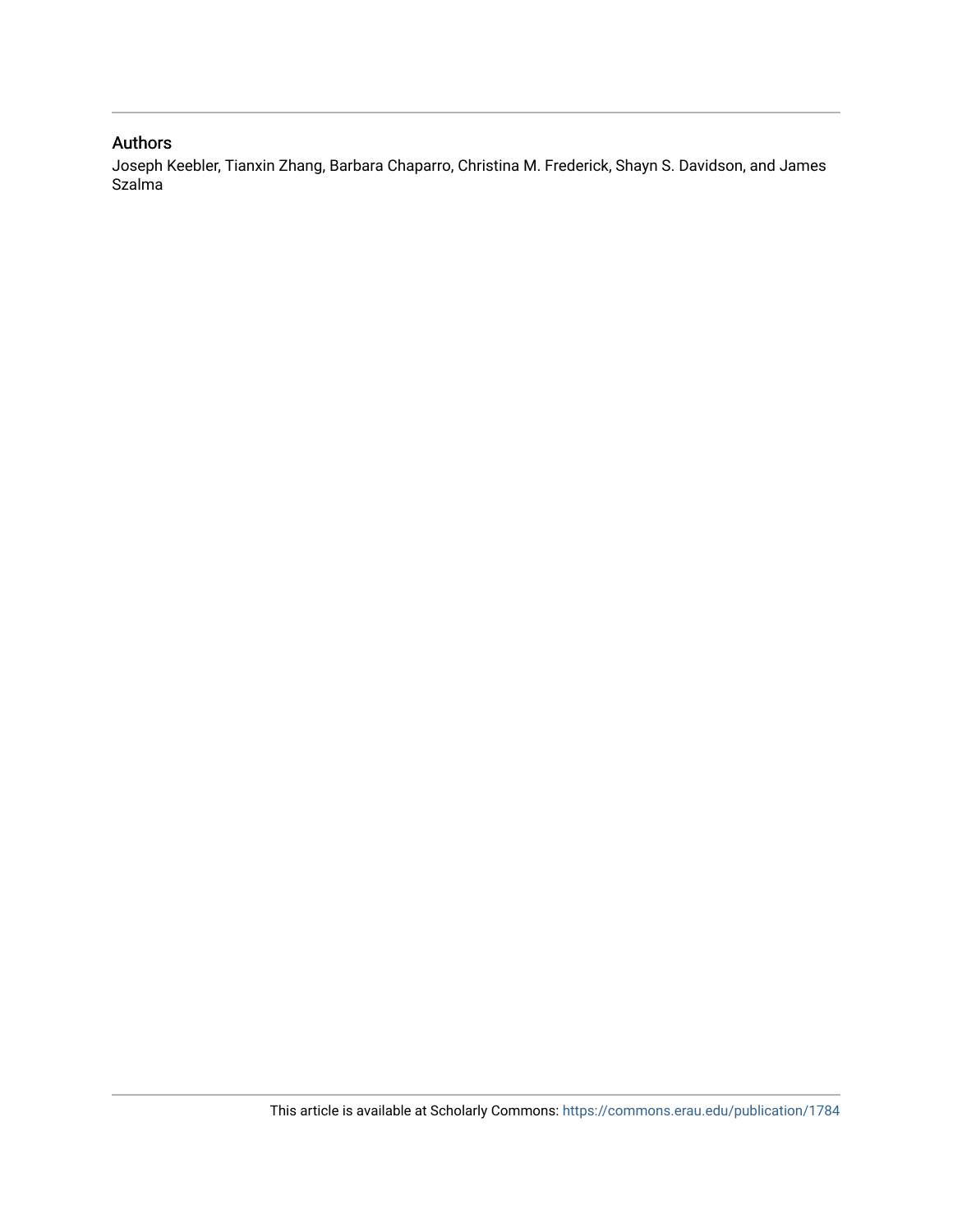The Development and Validation of a Universal Enjoyment Measure: The ENJOY Scale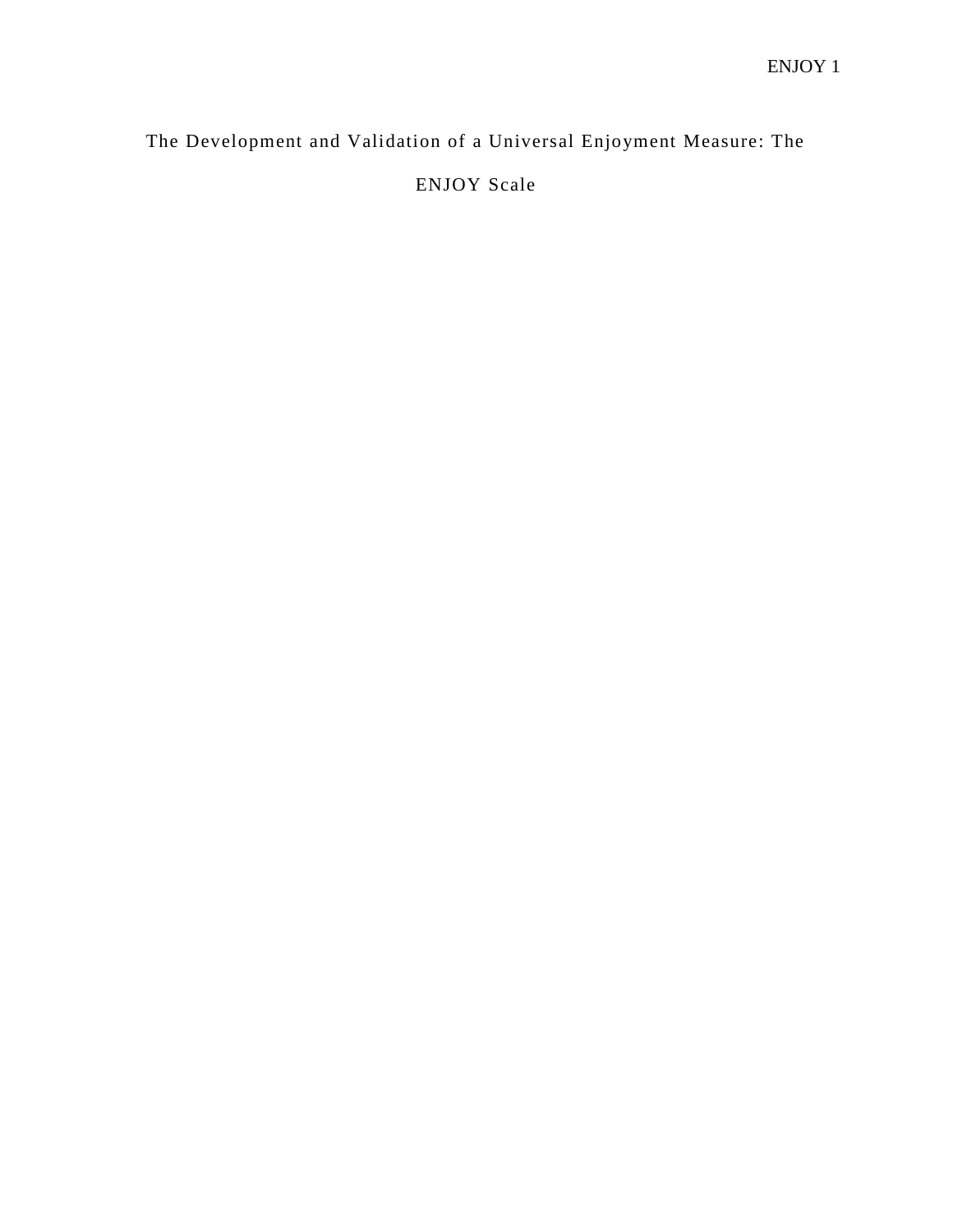#### **Abstract**

For decades, the concept of enjoyment has been used to measure the psychological benefits of activities and has been shown to determine future behavior toward activities and objects of interest. However, there has been little consensus on the definition and dimensionality of enjoyment. This study introduced a new measure of enjoyment with scale development and validation reported. CFA and EFA findings from 1466 participants across 739 different activities were reported. The instrument developed measured enjoyment across activities, with demonstrated content validity, internal consistency, discriminant and convergent validity. The final 25-item version of the ENJOY scale is composed of 5 factors: pleasure, relatedness, competence, challenge/improvement, and engagement. Discussion of the ENJOY Scale places it within the conceptual framework of Self-Determination Theory.

Keywords: enjoyment, motivation, pleasure, engagement, scale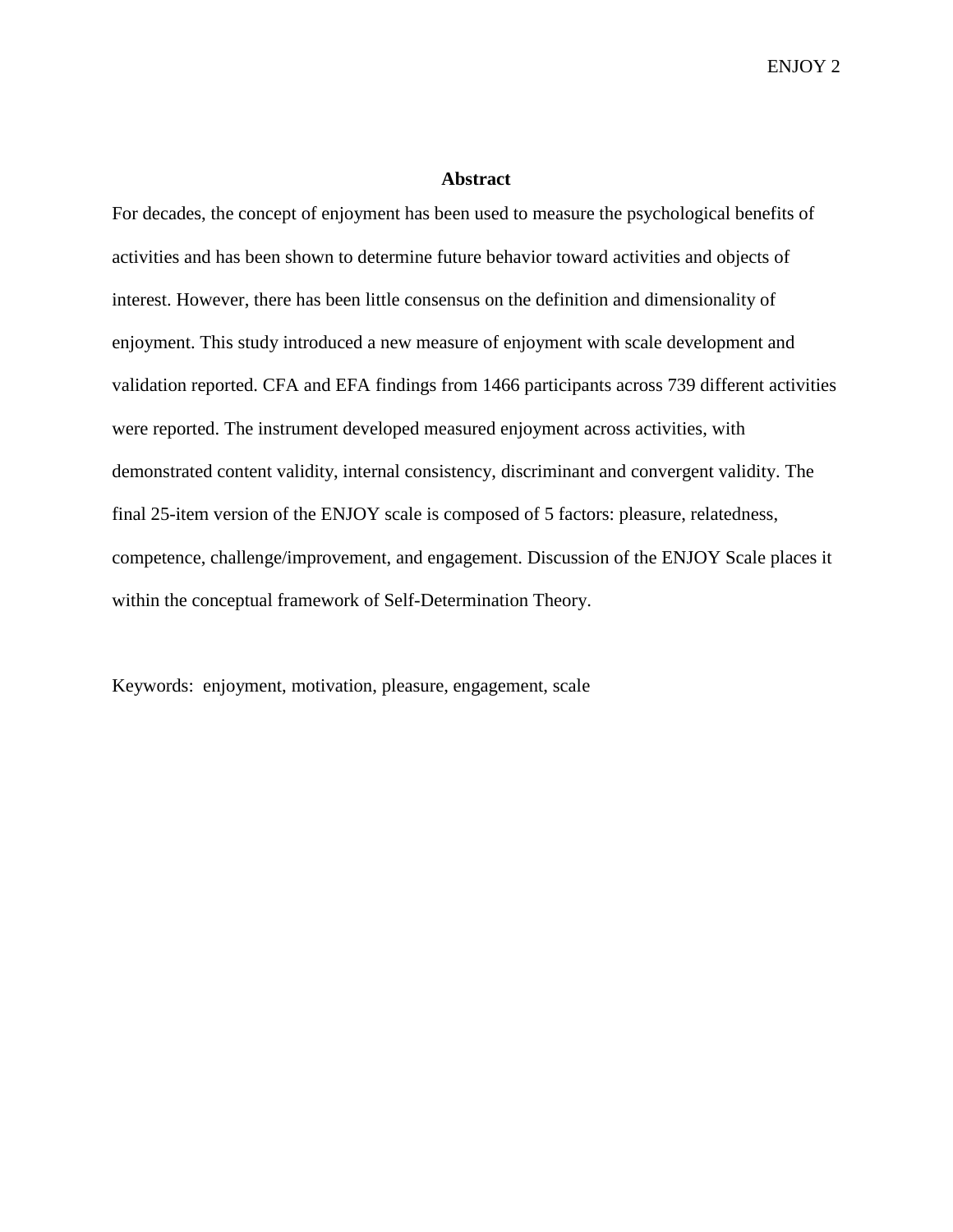# **Declarations**

**Funding**: No external funding was obtained to support this research. Internal funding was obtained in order to reimburse participants on mTurk.

**Conflicts of interest/Competing interests**: There are no conflicts of interest or competing interests for any of the study's authors.

**Ethics approval**: This study was approved by the IRB at Embry-Riddle Aeronautical University, #18-052

**Consent to participate**: A consent form was completed by all participants, as required and approved by the IRB project #18-052

**Consent to Publish**: All authors provided consent for publication. This work has not been published elsewhere in part or whole.

**Availability of data and material**: Data and materials are available upon request from the first author.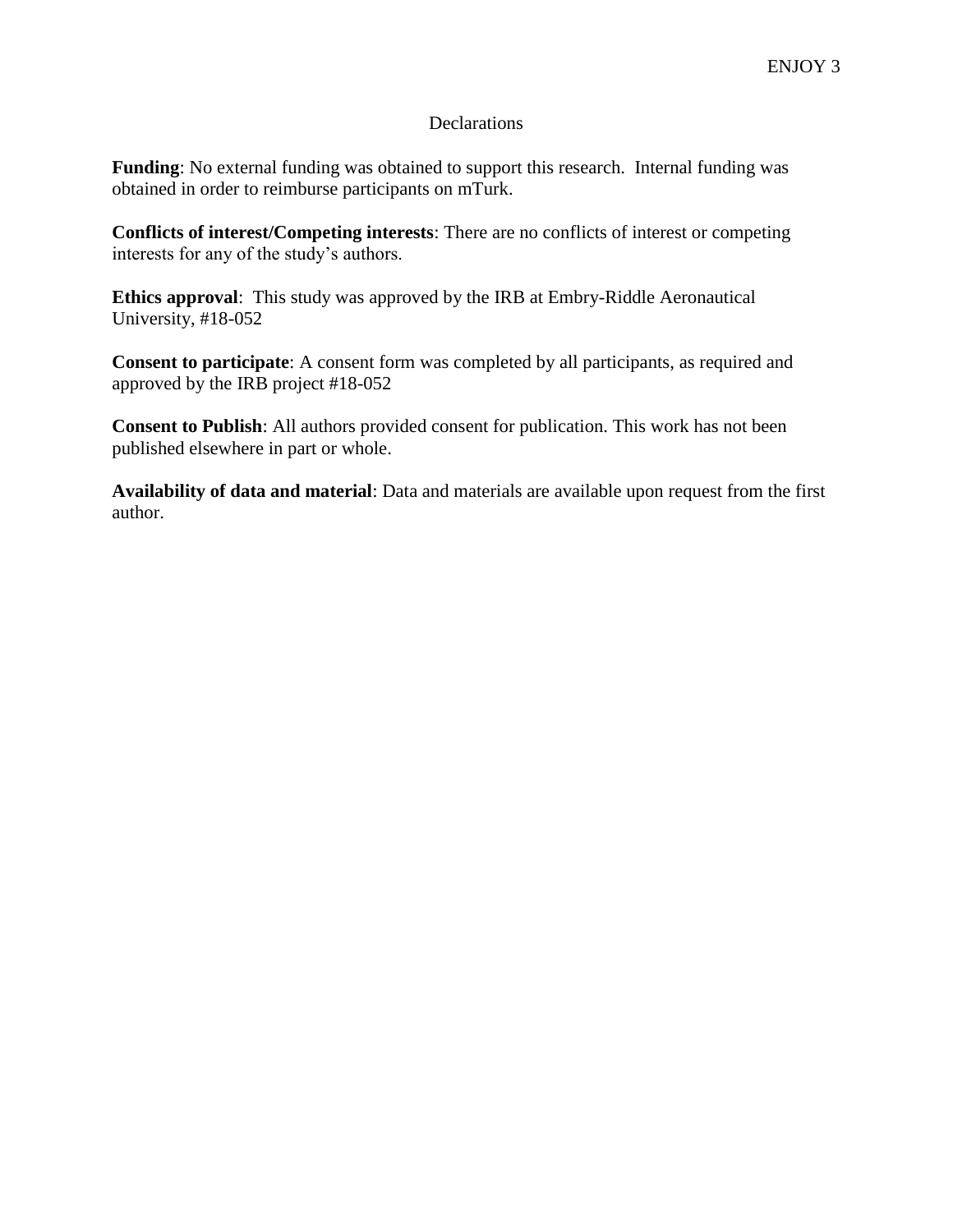The Development and Validation of a Universal Enjoyment Measure: The ENJOY Scale

Research in psychology often investigates the internal experiences of people as they engage in activities throughout their lives and across domains. It often isn't enough for researchers to know how someone performed on a specific activity, but they also want to know how that person felt about the activity. One variable that reflects the subjective experience of an activity is enjoyment. Upon initial consideration, enjoyment seems like a simple, unidimensional construct; either someone enjoyed an experience or they did not. However, when reviewing the literature related to enjoyment, it becomes evident that enjoyment has been defined and measured in many different ways across many studies.

This study explores enjoyment as a multi-dimensional construct providing theoretical support for a multi-dimensional conceptualization of enjoyment, then describing the process of developing and validating a scale to measure enjoyment using this framework. The resulting scale measures five aspects of enjoyment that can be used across a broad range of different activities.

#### **What is enjoyment?**

Enjoyment is a construct related to quality of life, happiness, positive experiences, or future behavior toward an object or activity of interest. The term enjoyment is often used interchangeably with pleasure (Waterman, 1993). Views on human nature within the philosophy of hedonism equated enjoyment with pleasure, referred to as hedonic enjoyment, and often competed with eudaimonic views (Ryan, et al., 2008). Recently, resulting from the positive psychology movement, a resurgence in literature focusing on positive subjective experiences emerged. In the *Encyclopedia of Positive Psychology,* enjoyment is thought of as engagement in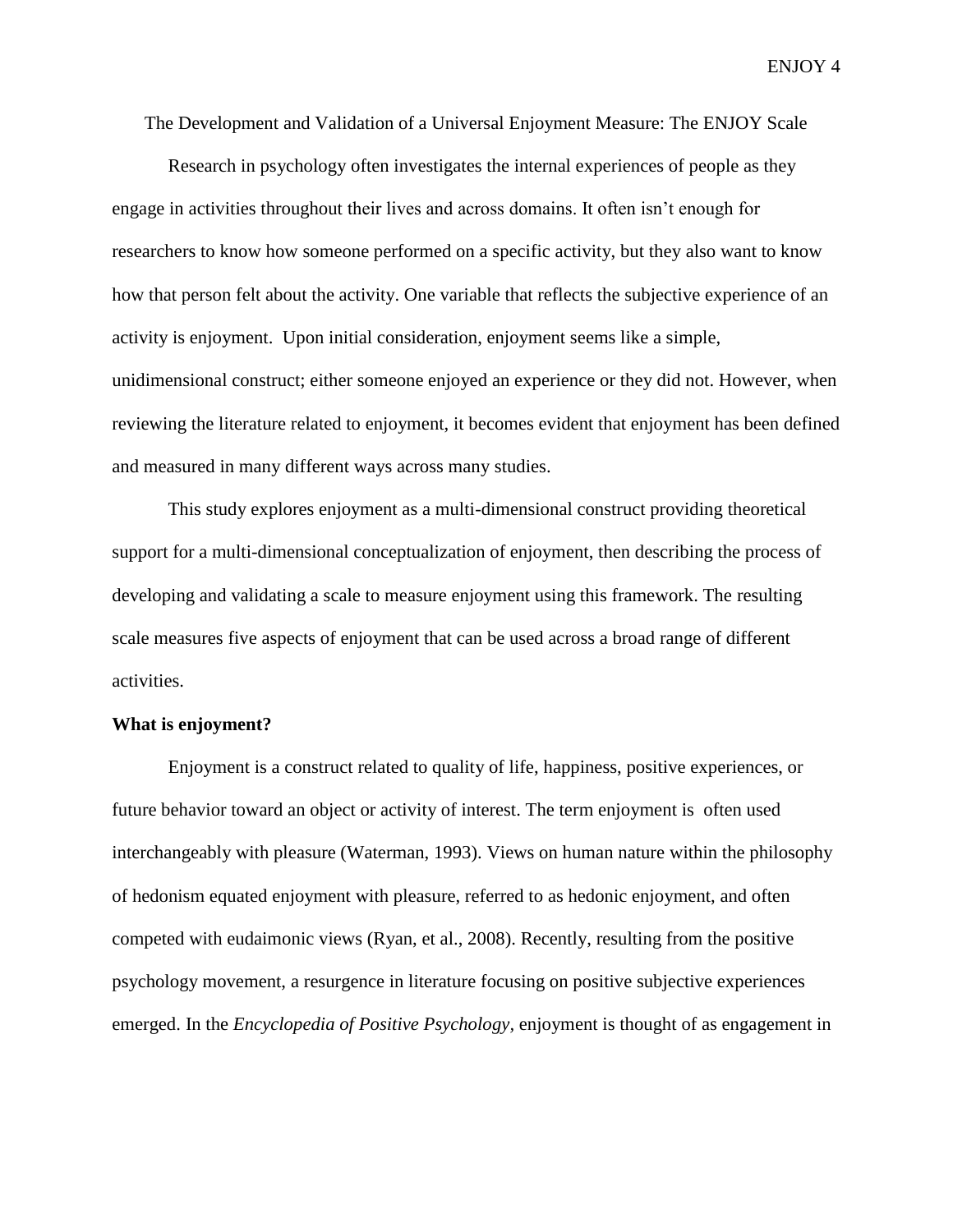a challenging experience that either includes or results in a positive affective state (Kapsner, 2009).

Journals across disciplines (e.g.,sport and exercise psychology (Wankel, 1985), education systems (Gomez, et al., 2010), entertainment media (Fang, et al., 2010), communication (Tamborini et al., 2011), positive psychology (Deci & Ryan, 2008; Seligman, 2015), and medicine (Wade et al., 2008)) have all published articles underscoring the importance of enjoyment to their respective fields of study. However, there are currently multiple definitions of enjoyment, differing across domains, and few attempts have been made to universally define enjoyment. The definitions provided for enjoyment are often too narrow in scope or too similar to other constructs to provide a clear understanding and distinction for reliable and valid measurement.

It is not difficult to see why division exists on the definition of enjoyment as the construct is traced back to its origins. The roots of enjoyment derive from hedonic and eudaimonic views on happiness and well-being within philosophy. Hedonism reflects the view that well-being consists of pleasure or happiness (Kahneman, 1999). Eudaimonism sees well-being as fulfilling or realizing one's daimon or true self (Waterman, 1993). Waterman used the term 'hedonic enjoyment' to describe an experience of happiness, "expected to be felt whenever pleasant affect accompanies the satisfaction of needs, whether physically, intellectually, or socially based" (pp. 679). Waterman sees enjoyment and the experience of happiness as synonymous. It is no surprise then, that enjoyment is considered a key construct in many areas of research and a universal definition is needed to help bridge the work done in various areas (Kapsner, 2009).

Other authors take a motivational and need satisfaction approach to defining enjoyment. In communication research, enjoyment has been defined as the satisfaction of both hedonic and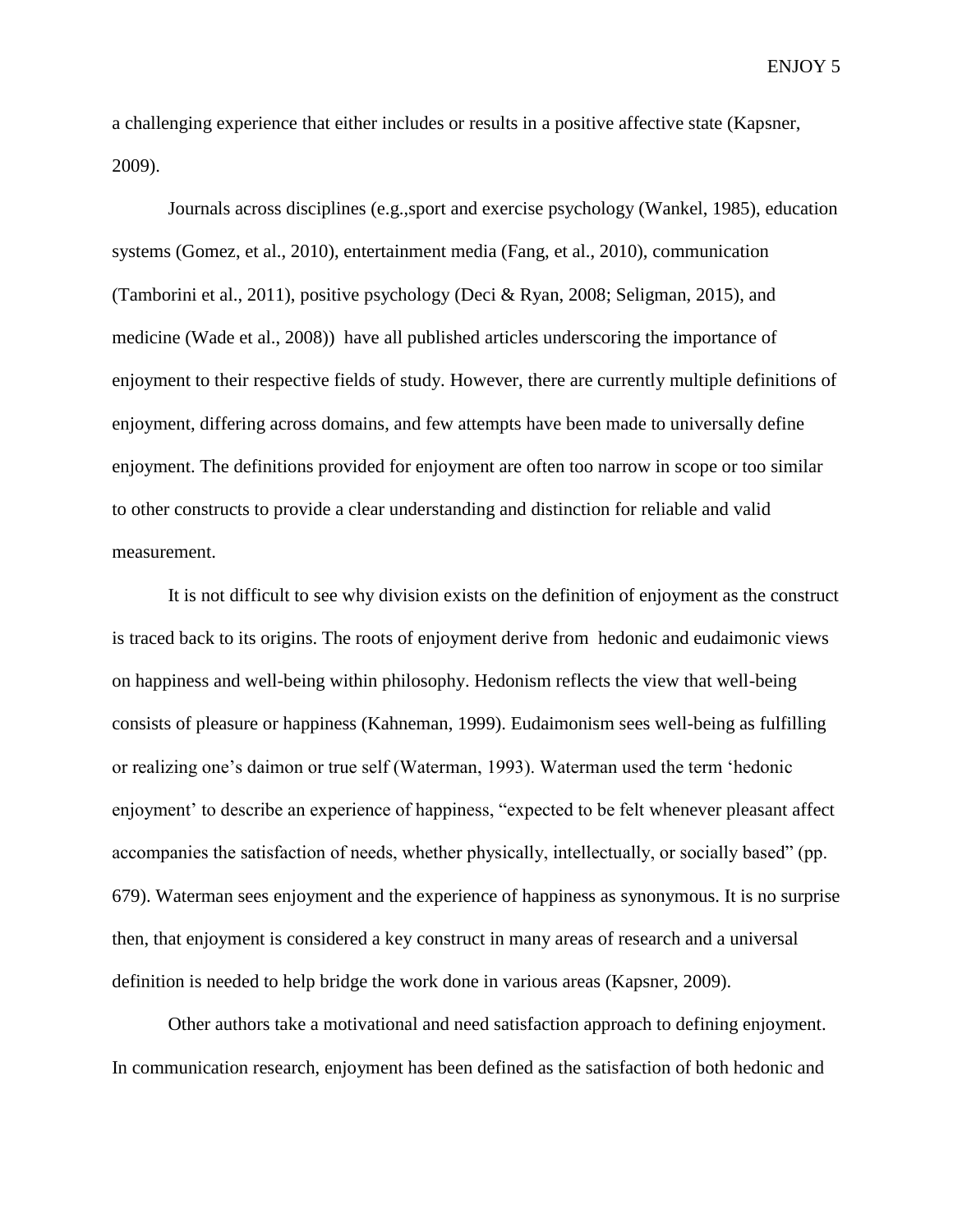nonhedonic needs (Tamborini et al, 2011), where hedonic needs are defined by arousal and affect, and nonhedonic needs include competence and autonomy. A popular theory in positive psychology, self-determination theory (SDT: Ryan & Deci, 2000; 2001), outlines the eudaimonic (non-hedonic) approach that SDT takes to explain enjoyment and human well-being (Ryan, et al., 2008). In SDT, the pursuit of meaningful goals, done in a choiceful and aware manner, serve to fulfill the basic needs of autonomy, competence , and relatedness, leading to enjoyment and well-being as outcomes of this goal-directed behavior. SDT has been described as a theory of human motivation (Ryan & Deci, 2000), focused on the need to be self-organizing and striving toward positive growth. SDT begins with the premise that there are three basic psychological needs that provide the foundation for motivating human behavior. These needs are autonomy, competence, and relatedness. When conditions support personal autonomy and provide optimal challenge, a state of intrinsic motivation is achieved. Intrinsic motivation is characterized as encompassing positive affect, as well as deep engagement and satisfaction with an activity. Enjoyment is often used to describe the feeling associated with an intrinsically motivated activity. Extrinsic motivation exists when activities lack autonomy (are forced or include origination of the activity outside one's volition) and they are not at an optimal level of challenge (being too hard or too easy). Extrinsically motivated activities, especially at lower levels of self-regulation are reported as less enjoyable.

Self-determination theory also speaks to the universality of enjoyment as an outcome derived from activities that satisfy the three basic psychological needs, or an outcome associated with intricially moticated actions (Ryan & Deci, 2000; 2001). Ryan (2009) discussed the universality of psychological needs, and research has also supported the universality of the three needs across cultures, as well as activity domains (Deci & Ryan, 2014; Milyavskaya & Koestner,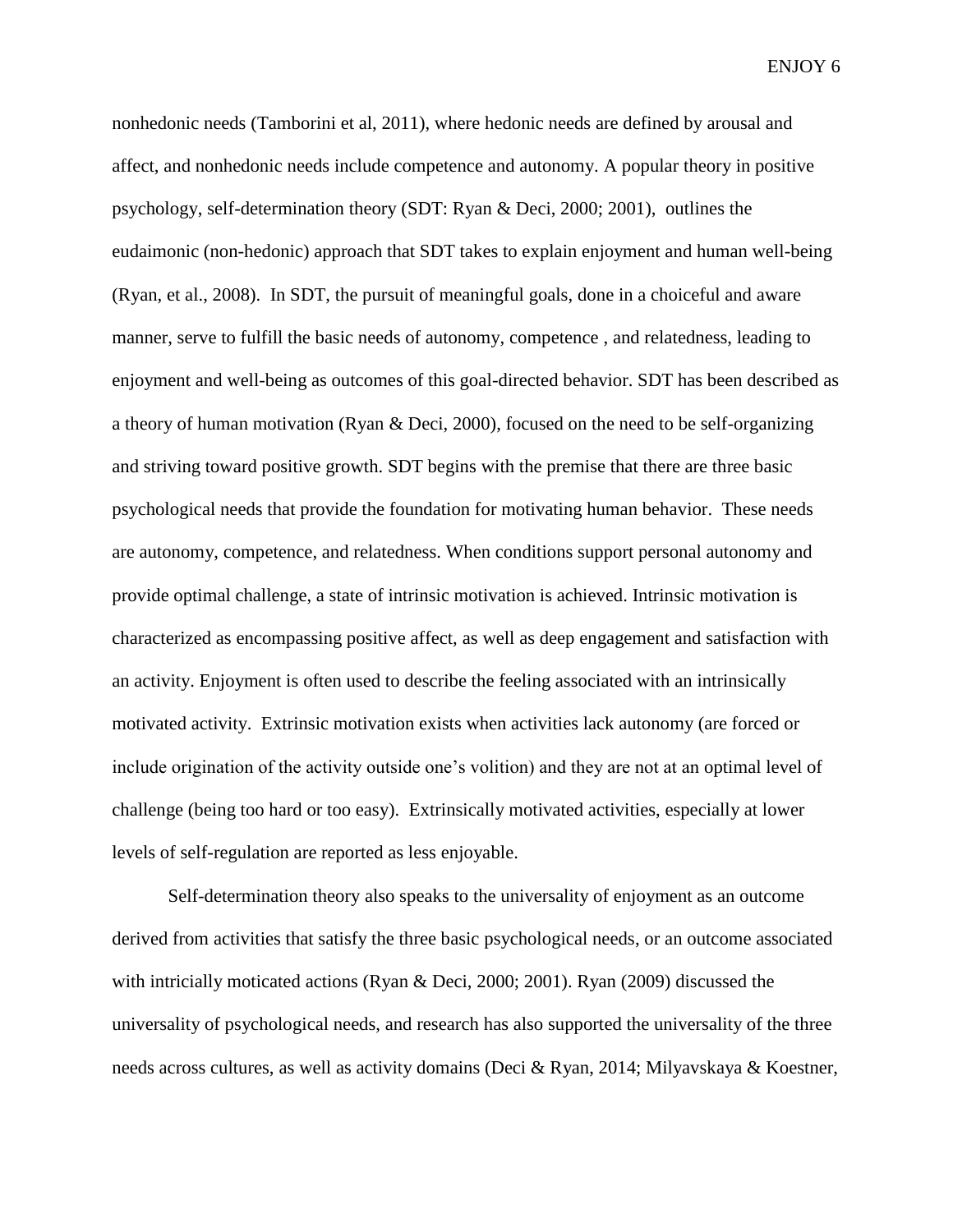2011, Nalipay et al., 2020). So, while individuals may engage in a wide variety of activities across different cultures, when those activities satisfy their basic psychological needs, enjoyment should result.

Utlizing concepts from positive psychology, Wankel (1993, pp. 153) defined enjoyment as "A positive emotion/positive affective state. It may be homeostatic in nature, resulting from the satisfaction of biological needs (e.g., need to be active), or growth oriented, involving a cognitive dimension focused on the perception of successfully applying one's skills to meet environmental challenges." Based on this definition, enjoyment is domain-specific; researchers have modified it to suit their respective research areas. For instance, within sport and exercise psychology, one definition of enjoyment is the positive affective response to a sport experience that reflects generalized feelings of joy (Scanlan et al., 2016). In business management, enjoyment of work is the degree to which individuals work because they find the activity itself intrinsically interesting or pleasurable (Graves, et al., 2012). For information systems, enjoyment refers to the extent to which the activity of using a computer is perceived to be enjoyable in its own right, apart from any performance consequences that may be anticipated (Davis, et al., 1992). In education, enjoyment is defined as the extent to which the learning activity is perceived to be pleasant and satisfactory to the learners (Gomez, & Passerini, 2010). Generally, it seems enjoyment is often seen as a positive outcome, a good feeling that occurs following an activity or interaction with an object. The definitional problem of enjoyment becomes clearer when attempting to distinguish it from other positive outcomes, emotions, affective experiences, or states.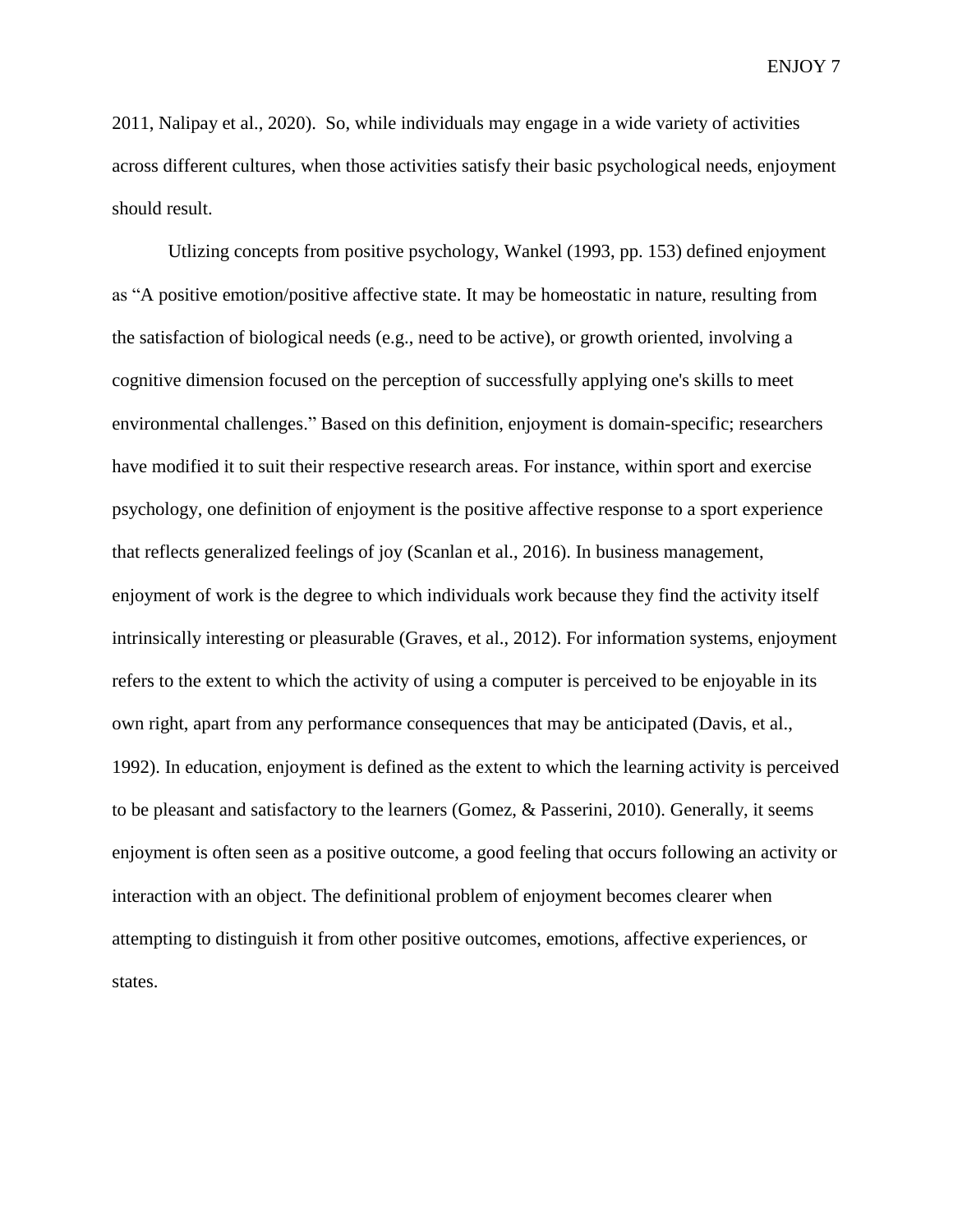## **Correlates of Enjoyment**

Momentarily setting aside the problems in defining enjoyment, previous research has found the concept to be related to other activities, tasks and cognitions. For instance, enjoyment has a affirmative effect on vigor and energy, and is related to increases in positive affect (Raedeke, 2007). In relation to computer program use, enjoyment correlates positively with attitudes toward technology, usage intentions, and actual usage behavior (Davis, et al., 1992; Lee & Tsai, 2010). At work, enjoyment is positively related to career satisfaction, and performance, and negatively related to psychological strain (Graves et al., 2012). Market research also reveals enjoyment is positively related to intentions to return to a shopping website as well as intentions to recommend an entertainment venue (Aykol, et al., 2017; Koufaris, 2002).

Cognitively, expected enjoyment plays a significant role in decision making across cultures, such that many cultures placed more weight on enjoyable activities than useful ones when making hypothetical choices (Falk, et al., 2010). In domains such as exercise, videogaming, and education, enjoyment was found to be positively related to increases in affective response to activity, predicted future involvement in activity, the perceived value of the activity, and perceived exertion (Raedeke, 2007; Scanlan, et al., 2014; Wankel, 1993; Chen, et al., 2016; Klimmt et al, 2009; Reiger et al, 2014; Ainley, & Ainley, 2011; Berge & Muilenberg, 2005).

Likewise, studies have shown that lack of enjoyment can have deleterious effects on wellbeing. When people forgo activities they enjoy, they reported perceived declines in functioning (Csikszentmihalyi, 1990). With respect to physical health, mortality was found to be inversely associated with the number of occasions on which participants reported high enjoyment of life (Zaninotto, et al., 2016). In summary, enjoyment plays an important role in continued interest, happiness, and engagement beliefs toward activities or objects.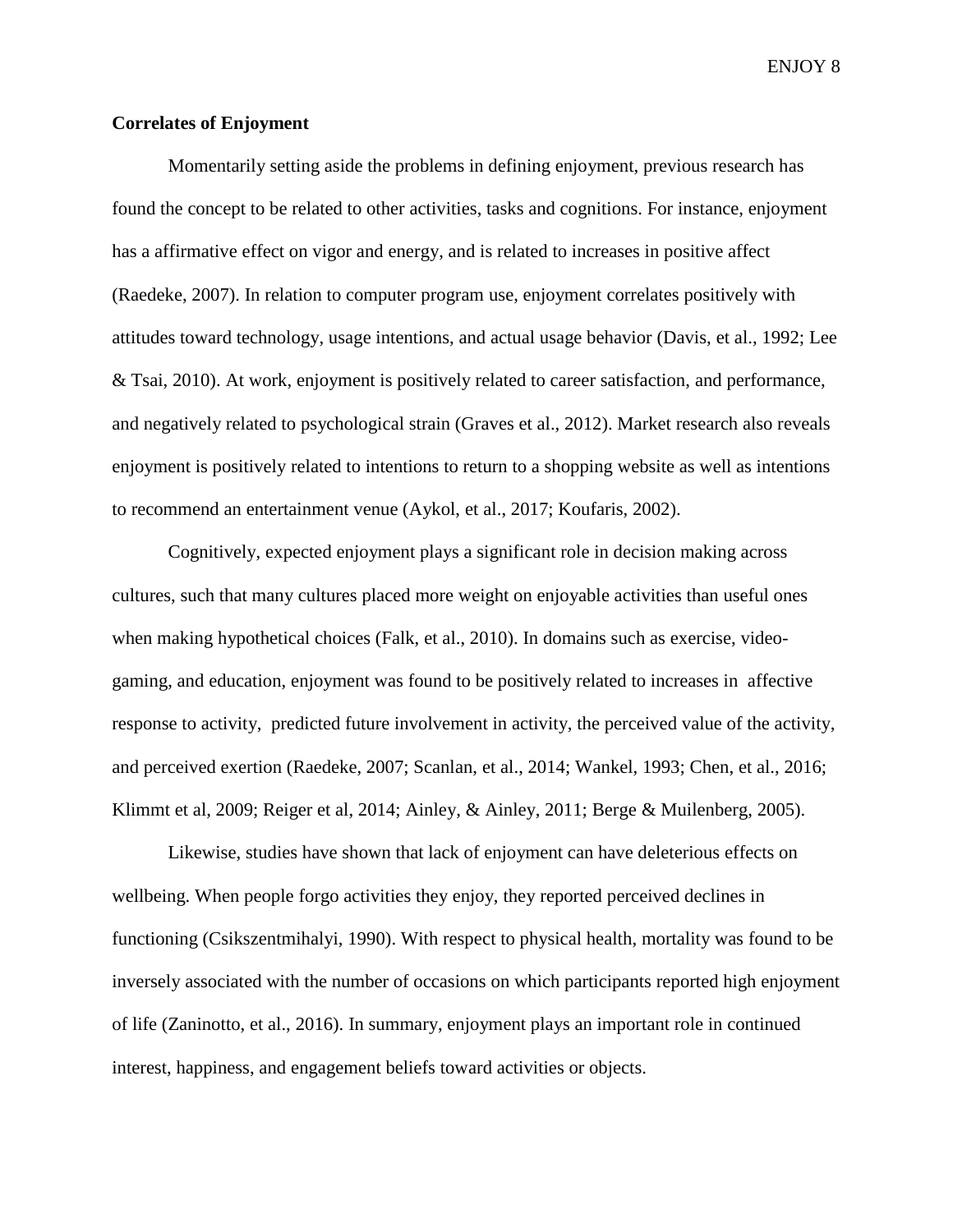#### **The Present Study**

Given the importance of the concept of enjoyment in understanding human behavior, it is problematic that there is no standard definition of enjoyment across domains; consequently, no validated measures of universal enjoyment exist. While enjoyment seems to be intuitively defined and easily measured, science requires empirically based validation. This study seeks to advance our understanding of enjoyment by creating a valid universal measure to support critical studies across domains.

The development of the enjoyment scale closely followed existing guidelines for scale creation and validation using exploratory factor analysis (EFA) followed by confirmatory factor analysis (CFA) (e.g., Cabrera-Nguyen, 2010; DeVellis, 2016; Fry, 1977; Hinkin, 1998; et al., 1997; Schwab, 1980). In reviewing the literature on enjoyment, few researchers adopted this practice when measuring enjoyment. Adherence to the best practices of scale development can greatly aid the reliability and validity of a scale, and no domain-spanning scales of enjoyment exist. Thus, there is a need for a psychometrically validated and comprehensive scale of enjoyment that is appropriate across domains.

The present study employed a mixed-methods design in the construction and validation of the new scale consisting of four separate efforts:

- 1. Item pool generation: New items were created in an attempt to exhaust the enjoyment construct. Items were then selected from previously developed scales and compared to the list of creatively generated items.
- 2. Expert review of item pool: The item pool was presented to a panel of experts with expertise in enjoyment and/or questionnaire design.
- 3. Exploratory Factor Analysis (EFA): Statistical analysis was performed to identify the underlying factors and reduce the number of items on the resultant scale.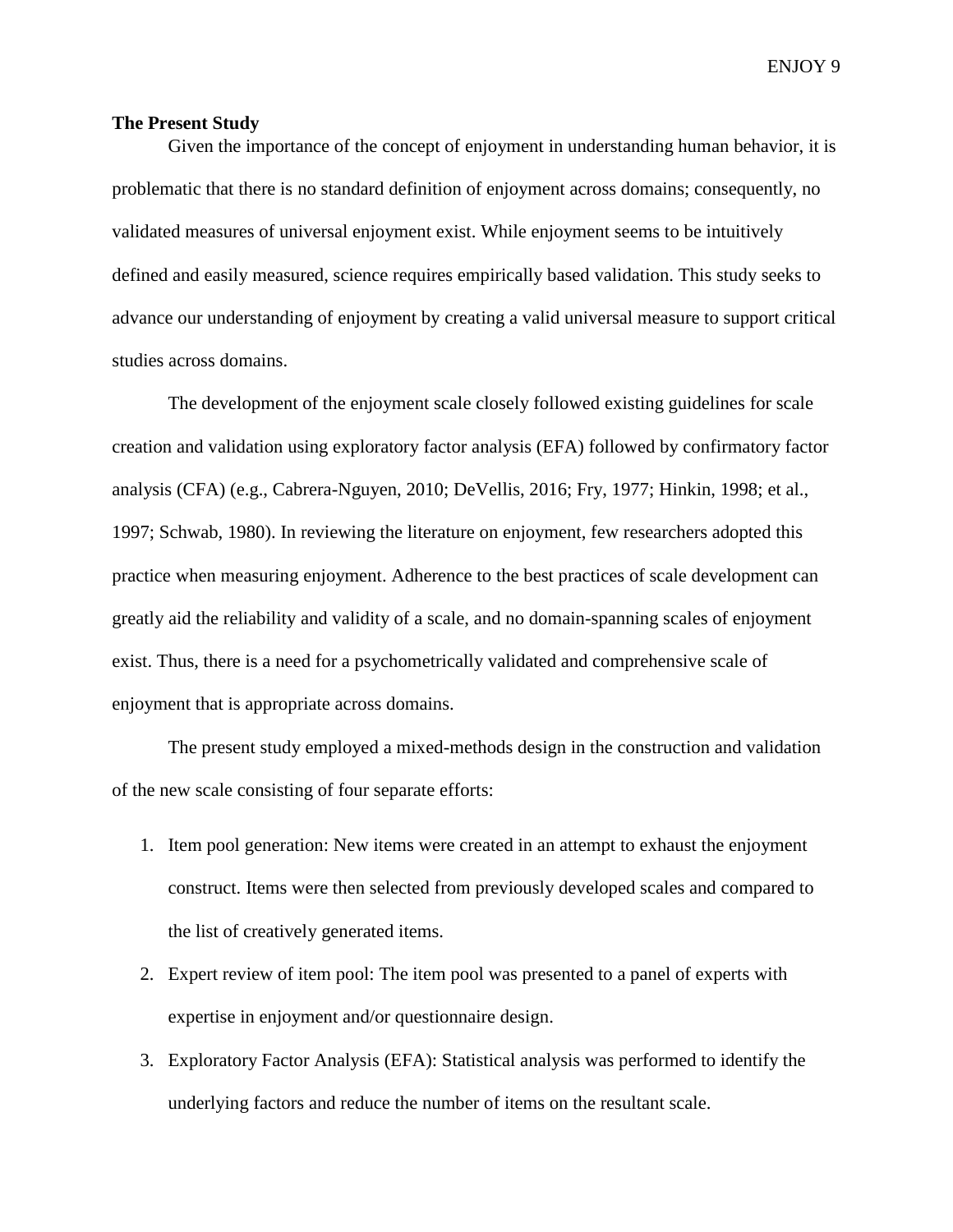4. Confirmatory Factor Analysis (CFA): Statistical analysis was performed to validate the scale.

## **Method and Results**

# **Initial Item Pool Selection**

Previous studies including enjoyment (e.g., Nabi & Kremar, 2004; Warner, 1980), engagement (Aykol, et al., 2017; Chen, et al., 2016; Frenzel et al., 2009; Fu, et al., 2009; Koufaris, 2002; Lin, etnal., 2008; Lyons et al., 2014; Shafer & Carbonara, 2015; Tamborini et al., 2011; Weibel et al., 2008; Wiersma, 2001), flow (e.g., Kimiecik & Harris, 1996; Nakamura &Csikszentmihalyi, 2014; Sherry, 2004; Sweetser & Wyeth, 2005; Wankel, 1993), pleasure (e.g., Davidson, 2000; Kubovy, 1999; Nabi et al., 2004; Nabi et al., 2006; Przybylski, et al., 2014; Tamborini et al., 2011; Wiersma, 2001), and psychological need satisfaction as constructs (e.g., ; Chen, et al., 2016; Fu, et al., 2009; Davis, et al., 1992; Isikman, 2014; Lyons et al., 2014; Przybylski, et al., 2014; Reinecke et al., 2012; Ryan & Deci, 2000, 2002; Deci & Ryan, 2014; Lee & Tsai, 2010; Ryan, et al. 2006; Scanlan & Lewthwaite, 1986; Tamborini et al., 2011; Tamborini et al., 2010; Wininger, 1999) were used in the creative selection process. Items measuring the above-mentioned constructs were pulled from the studies. Additional scale items were also drawn from existing questionnaires (Agarwal & Karahanna,2000; Bakker, 2008; Brockmyer et al., 2009; Chou & Ting, 2003; Frederick & Ryan, 1993; Fu, et al. 2009; Hou 2011; Jackson & Marsh, 1996; Kendzierski & DeCarlo, 1991; Lin et al., 2008; Peterson, et al., 2005; Phan, et al., 2016; Ryan et al., 1997; Rigby & Ryan, 2007; Schaufeli et al., 2002; Sherry et al., 2006; Sørebø, & Hæhre. 2012; Stevens et al., 2000; Watson & Clark, 1999; Wiersma, 2001; Wirth, et al., 2012)) that measured constructs related to enjoyment (e.g., pleasure, engagement, psychological need satisfaction).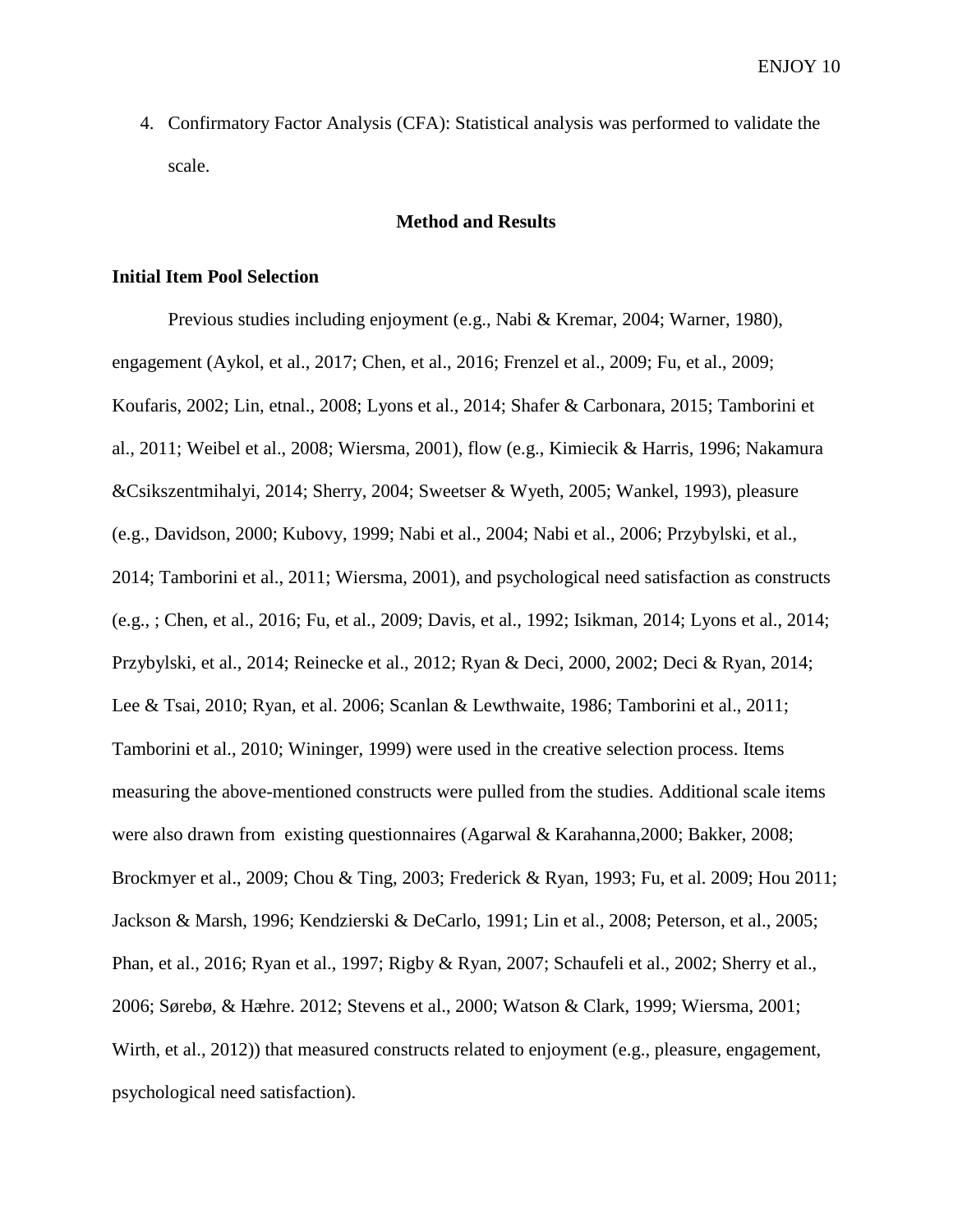## **Item Pool Truncation**

The item pool (n=637) was reviewed and refined after the literature item pool had been generated. First, items were screened for redundancy and similar phrasing (e.g"I had total concentration" and "I was deeply concentrated") and reduced to a single item. Additionally, items which were considered too specific (e.g., "I believe social games are playful") or too vague (e.g., "My thoughts go fast") were removed from the pool. Last, items that were deemed as irrelevant to the assessment of enjoyment were also removed (e.g., "I feel bored"). The item pool went through multiple iterations to determine that each item was unique and relevant to enjoyment.

After item pool selection and refinement, 279 of 637 items were removed for redundancy or similar phrasing, and 222 items were removed from the pool for vagueness, specificity, or lack of conceptual relevance. The remaining 136 items were then reviewed by a panel of experts.

# **Expert Review**

Seven experts participated in the expert review. Five had enjoyment and scale/questionnaire expertise. Two were scale/questionnaire experts or experts in a related construct (i.e., Play, Game Satisfaction). All seven experts held a Ph.D. degree in the field of psychology.

Experts were informed that the purpose of their review was to gather their feedback to improve the design of the new ENJOY scale. The experts completed an online questionnaire that contained the 136 statements from the generated item pool. The experts were asked to select an activity that they personally engaged in and then responded to each item using a seven-point Likert scale (1 = Strongly disagree,  $7 =$  Strongly agree). For each item, participants were also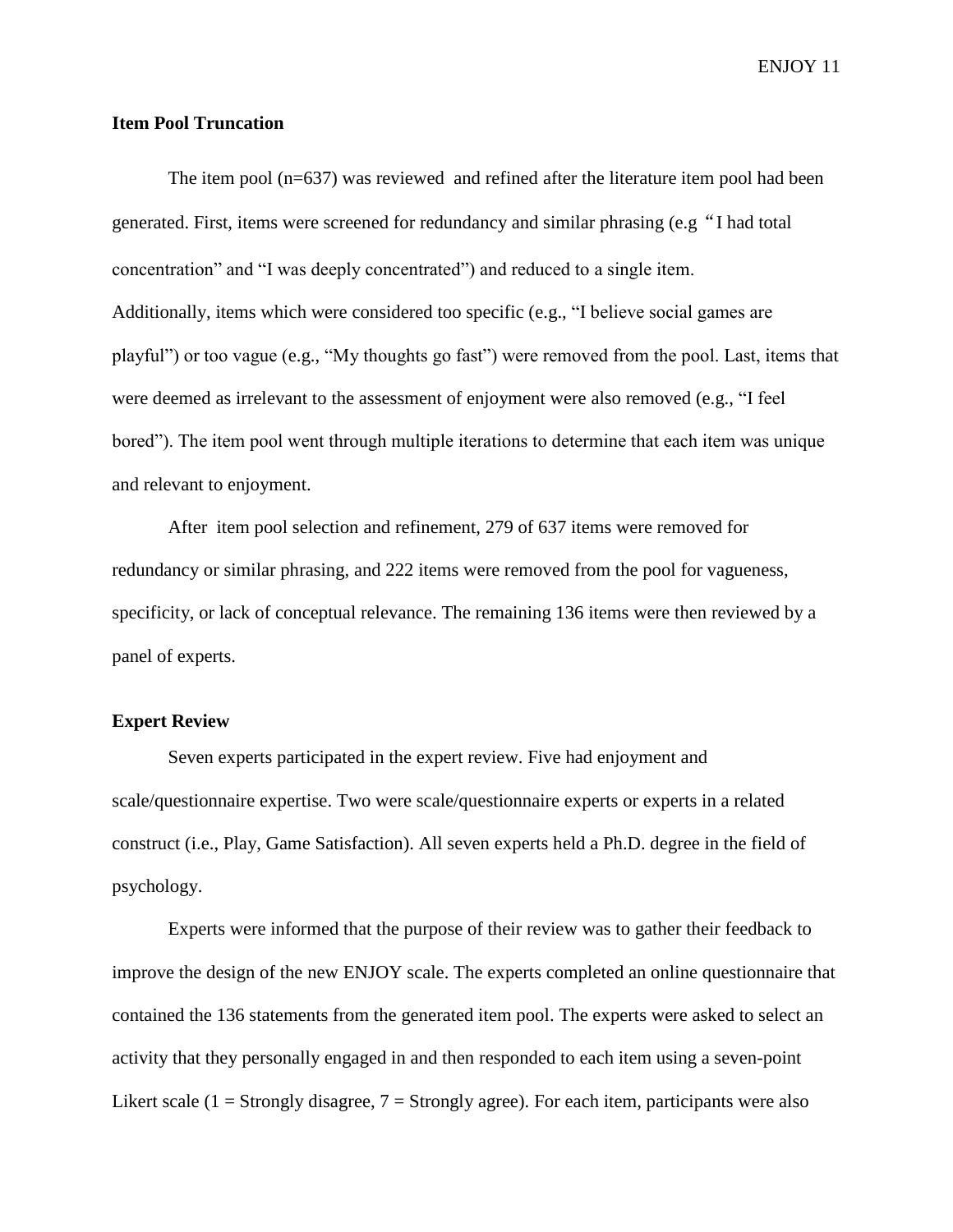asked to scrutinize and identify any problematic items in terms of wording, offer suggestions for item improvements, identify items that might not be relevant to enjoyment, andprovide general comments and feedback about the entire scale, including its adequacy at measuring enjoyment. The entire questionnaire took 30-90 minutes to complete, and all expertss were offered a \$30 Amazon gift card upon completion of the survey.

After the expert feedback was analyzed, items that were rated by a majority of raters as having unclear wording, ambiguous meanings or that were too grammatically complex were removed. Tthe item pool was reduced to 125; a total of 11 items were removed from the pool as recommended by the expert raters, and the wording of 24 items was modified for clarity, also based on reviewer recommendations. Remaining items were used in the Exploratory Factor Analysis.

### **Initial Exploratory Factor Analysis (EFA)**

The questionnaire was administered to a general sample to evaluate the factor structure of the instrument. Items were presented in random order. The survey link was shared on popular internet sites (e.g. Reddit.com), a crowdsourcing internet marketplace (i.e., Amazon's Mechanical Turk), and the SONA System at a university in the Southeastern United States. All participants were offered the opportunity to be entered into a raffle with a 10% chance of winning a \$30 Amazon gift card. Over a 6-week period, a total of 1483 surveys were collected. During the screening and cleaning process,  $46.2\%$  (n = 685) of the surveys contained non-valid responses. Responses containing incomplete responses, multiple submissions from the same user, short time of completion (2 STD above or below mean completion time) under age 18 (not allowed by the IRB approval), and biased responses (patterns where participants selected the highest or lowest response for every item) were removed from the final data set. Responses were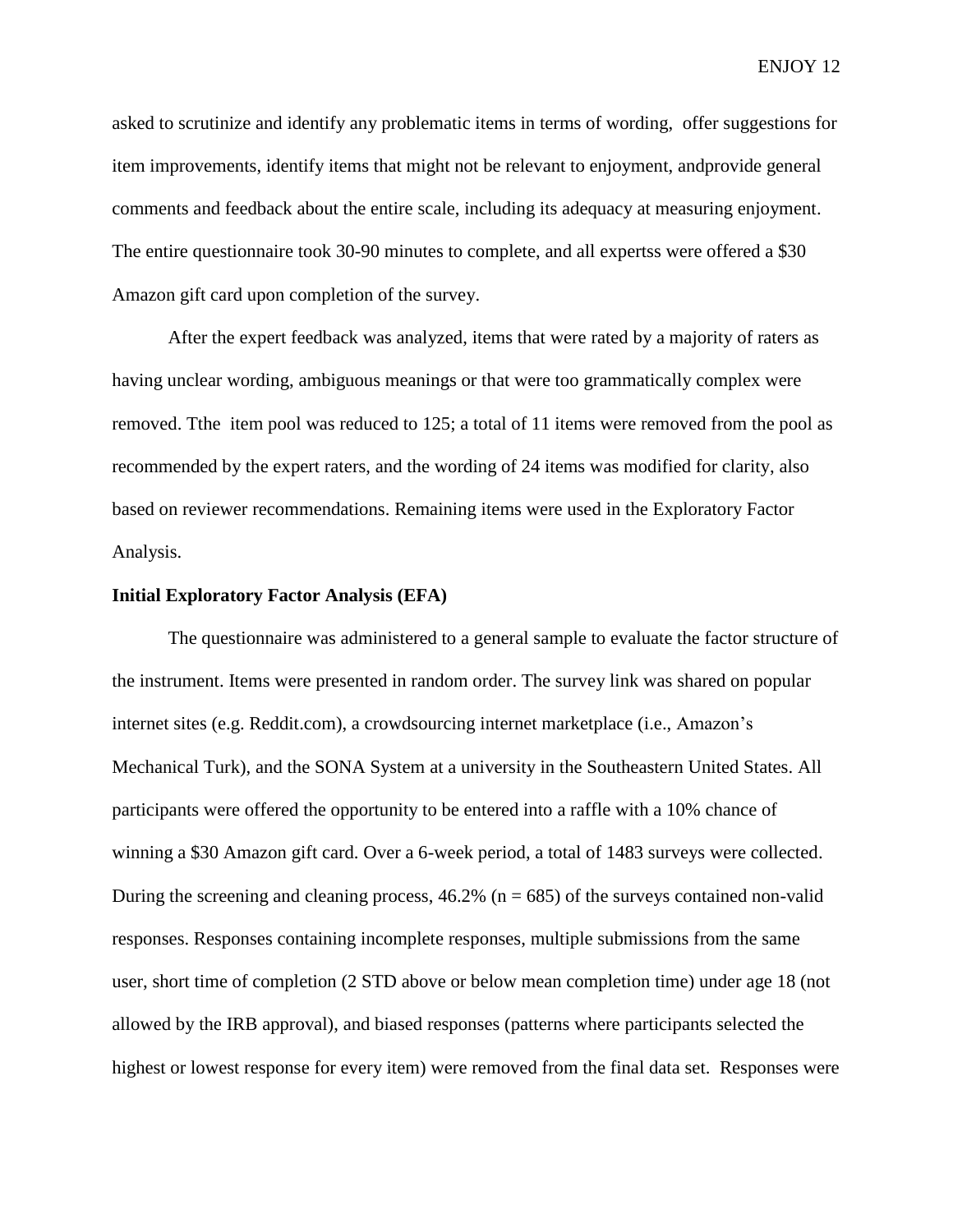also removed if participants failed to respond correctly to either or both of the two validation questions inserted in the survey. The validation questions instructed the respondents to respond with a specific number to the item.

A total of 798 responses remained for analysis.The final data set was based on a sample of people, between 18 to 74 years of age  $(M = 34.71, SD = 12.55)$ . Approximately 60% were females, 68% White, and 90% had at least some college experience. Table 1 provides a summary of the participants' demographics.

| Variable                            | <b>Value</b>  |
|-------------------------------------|---------------|
| Total (N)                           | 798           |
| Mean Age in years (SD)              | 34.71 (12.55) |
| Gender                              |               |
| Male                                | 308 (38.6%)   |
| Female                              | 479 (60%)     |
| Other                               | $9(1.1\%)$    |
| Ethnicity                           |               |
| White (not of Hispanic origin)      | 541 (67.8%)   |
| <b>Black or African American</b>    | 69 (8.6%)     |
| American Indian or Alaska Native    | $10(1.3\%)$   |
| Hispanic/Latino                     | 51 (6.4%)     |
| Asian or Pacific Islander           | 120 (15.0%)   |
| Other                               | $3(0.4\%)$    |
| I do not wish to answer             | $4(0.5\%)$    |
| <b>Education Level</b>              |               |
| Less than high school               | $5(0.6\%)$    |
| High school graduate or GED         | 78 (9.8%)     |
| Some college                        | 236 (29.6%)   |
| College Graduate (2- and 4-year     | 343 (43.1%)   |
| degree)                             |               |
| Post-graduate degree (MA, PhD, Law, | 135 (17%)     |
| Medical, or Professional school)    |               |

**Table 1. Demographics of participants in the EFA study**

Of the 798 activities participants named to evaluate, 374 (46.9%) were unique. The activities evaluated in the EFA study covered a variety of different domains (e.g., Entertainment, Exercise,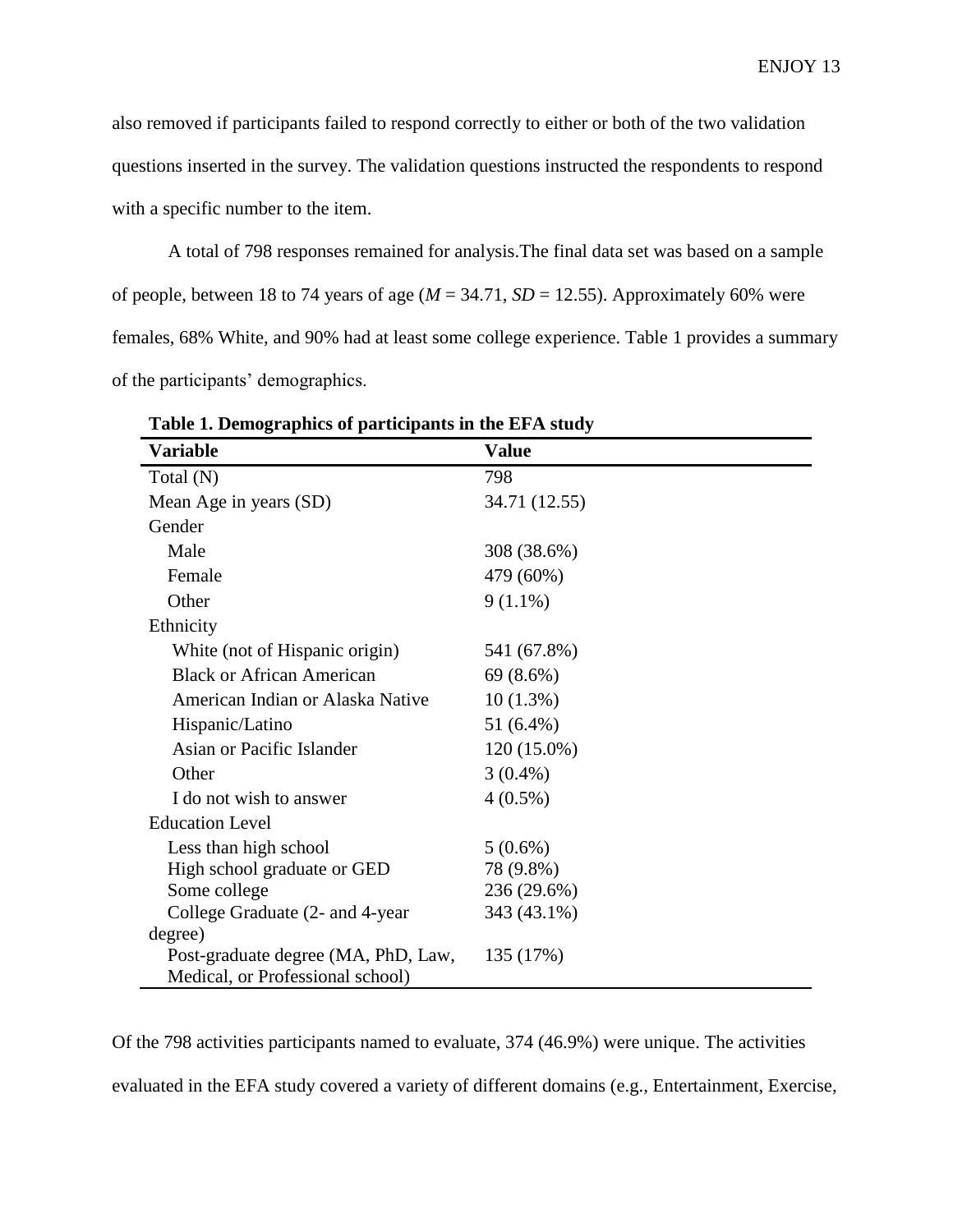Food, Sports, Shopping, Jobs). Additionally, most of the activities evaluated were classified as either Entertainment (24.4%), Exercise (19.2%), or Jobs (19/2%).

At the end of the survey participants were asked to rate their level of enjoyment with the activity on a 1-10 slider. Most of the activities evaluated in the EFA study were rated as enjoyable ( $M = 7.54$ ,  $SD = 2.29$ ). Participants tended to evaluate activities they "Liked" rather than "Disliked".

## **EFA Results**

**Factor Extraction & Rotation.** An initial EFA was conducted with principal axis factoring as the extraction method, parallel analysis as the truncation method, and promax (kappa  $=$  4) as the rotation method. Extraction utilizing parallel analysis, proposed by Horn (1965), is regarded as one of the best methods for determining the correct factor solution (Henson & Roberts, 2006; Matsunaga, 2010; Russell, 2002; Zygmont & Smith, 2014). Results obtained from the parallel analysis conducted via O'Connor's (2000) SPSS syntax revealed that there were nine underlying factors with eigenvalues above 1.0.

**Item removal.** Multiple criteria were used for the item removal process. Items which were candidates for deletion consisted of items that: had factor loadings below |.40|, crossloaded on two or more factors with loading values greater than |.32|, had a communality coefficient below .30, make little or no contribution to the internal consistency of the scale scores, had low conceptual relevance to a factor, and/or not conceptually consistent with other items loaded on the same factor (Costello & Osborne, 2005; Worthington & Whittaker, 2006; Tabachnick & Fidell, 2012). Each time an item was deleted an EFA and internal reliability analysis (Cronbach's α) was run to ensure the deletion would not have a major effect on the factor structure or internal consistency of the scale. In total, 33 items were removed from further analysis. The Cronbach's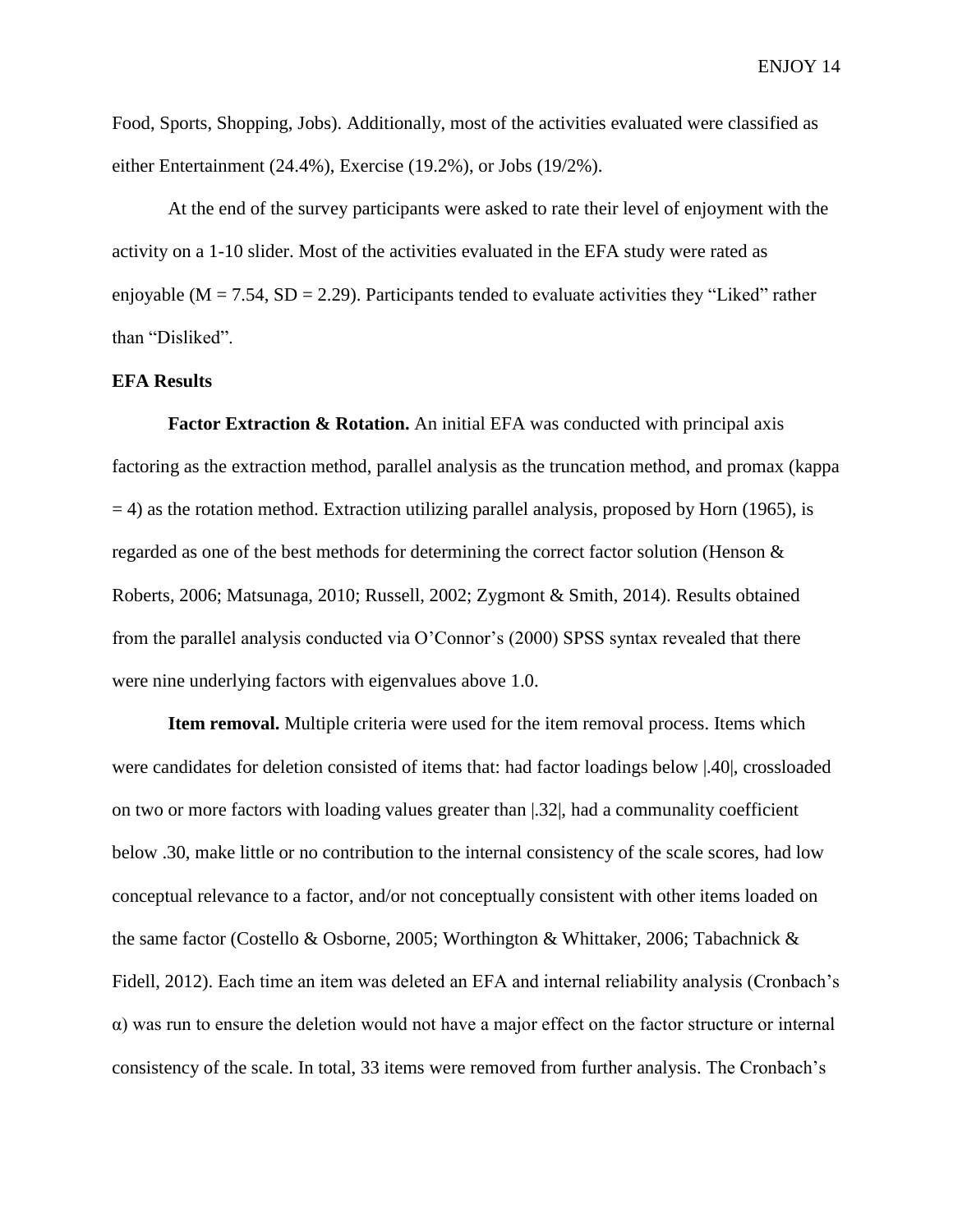$\alpha$  for the remaining 92 items was 0.98, which indicates "excellent" internal consistency of the items on the scale (Hinkin, 1998; Nunnally & Bernstein, 1994).

**The 5-Factor Solution.** Following item removal, a 5-factor solution maintained the most interpretable structure and clear factor loadings. Inspections of the factor solutions revealed a 5 factor solution to have the most interpretable structure and clear variable loadings. Also, the 5 factor solution was most conceptually relevant to the multi-dimensional model of enjoyment established a priori. It is important to examine the 5-factor solution with weak variables removed; an item removal procedure was implemented to improve the interpretability of the data structure. Therefore, factors that could not be interpreted meaningfully were not retained. This led to a final set of 5 factors.

The five factors were named Pleasure, Relatedness, Competence/Challenge, Improvement, and Engagement. The 5-factor solution aligns with ocular inspection of the scree plot. Together, the five factors explained 59.5% of the total variance (see Table 2).

|                                 | # of         |                    |                                     |      |
|---------------------------------|--------------|--------------------|-------------------------------------|------|
| <b>Factor Number</b>            | <b>Items</b> | <b>Eigenvalues</b> | $%$ of Variance Cronbach's $\alpha$ |      |
| Factor 1: Pleasure              | 35           | 34.37              | 37.4                                | 0.98 |
| Factor 2: Relatedness           | 17           | 6.99               | 7.6                                 | 0.95 |
| Factor 3: Competence            | 13           | 5.19               | 5.6                                 | 0.92 |
| Factor 4: Challenge/Improvement | 14           | 3.69               | 3.7                                 | 0.92 |
| Factor 5: Engagement            |              | 2.63               | 2.9                                 | 0.90 |

**Table 2. 5-Factor solution: summary of eigenvalues and Cronbach's alphas**

**Note:** Eigenvalues were based on the Promax Rotation (Kapp = 4).

# **Confirmatory Factor Analysis**

To provide increased validity of the proposed model of enjoyment and confirm the 5-

factor solution derived from the EFA, a confirmatory factor analysis (CFA) was used on a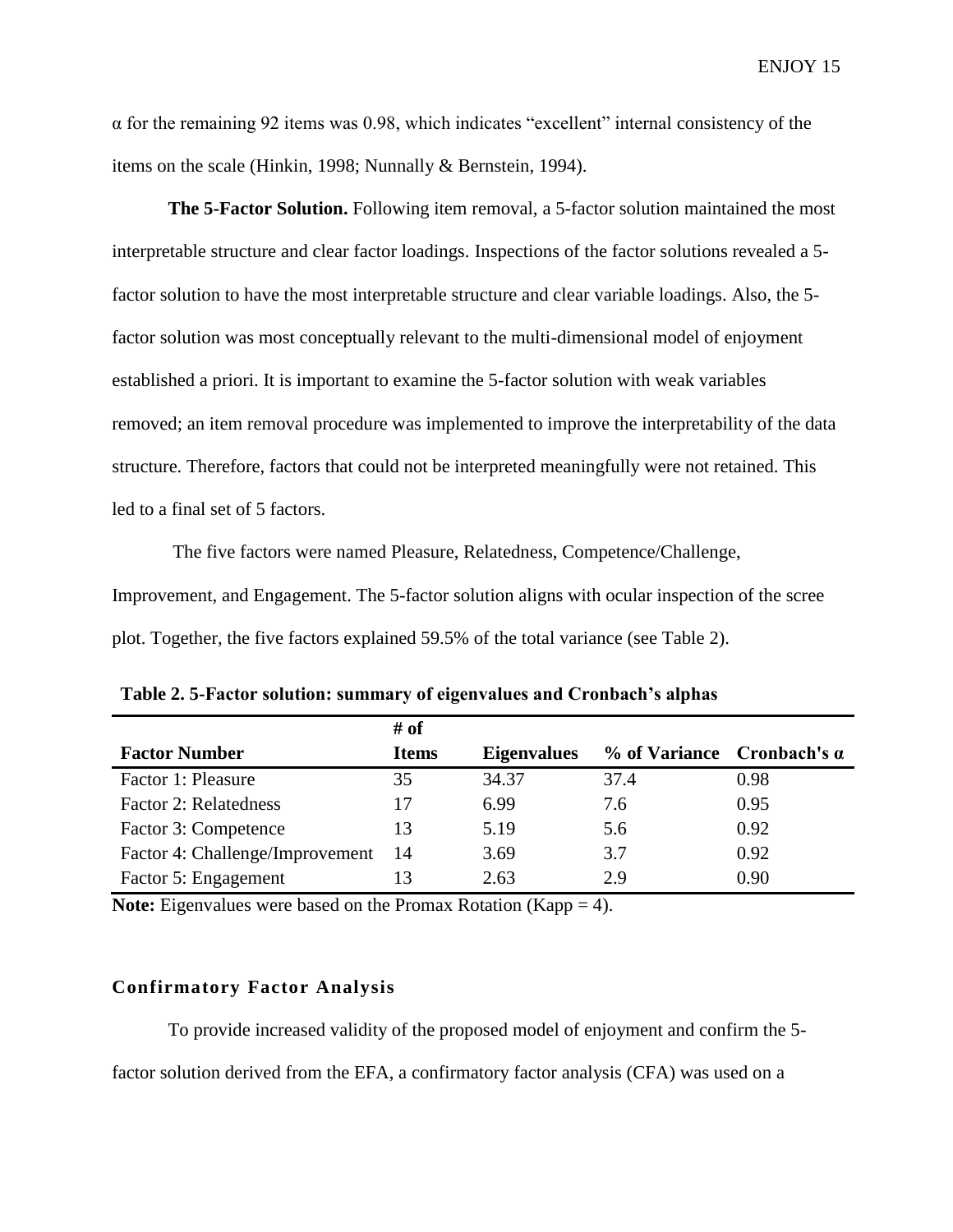second large independent sample. The hypothesized 5-factor model was also be compared to alternative models using goodness-of-fit statistics. Two to three fit indices along with chisquared were used to determine the overall model fit and compare the 5-factor model against 4 factor, 3-factor, and 1- factor models (Worthington & Whittaker, 2006). Similarly to the EFA, a goal of 600 participants was sought to ensure an adequate sample size for the analyses.

An anonymous survey link was shared on popular internet sites (e.g., Reddit.com), a crowdsourcing internet marketplace (i.e., Amazon's Mechanical Turk), and a university research participation system. All participants were offered the opportunity to be entered into the raffle to win one of ten \$30 Amazon gift cards. In 25 days, a total of 1112 surveys were collected. Scale items were presented in random order to participants in this administration.

Responses were removed for the same reasons listed in the EFA study (e.g., incomplete, failed validation questions, biased responses). Additionally, to ensure an independent sample was collected for the CFA, any surveys identified to be from the same person who participated in the EFA study were also removed.

After the data was screen and cleaned, a total of 668 responses remained for the analysis. The final data set was based on a sample of people, between 18 to 73 years of age (*M* = 34.76,  $SD = 11.64$ ). Approximately 68% were females, 69% White, and 91% had at least some college experience. Table 3 provides a summary of the participants' demographics.

| Table of Demographics of participation in the Critistaty |               |  |
|----------------------------------------------------------|---------------|--|
| <b>Variable</b>                                          | <b>Value</b>  |  |
| Total $(N)$                                              | 668           |  |
| Mean Age in years (SD)                                   | 34.76 (11.64) |  |
| Gender                                                   |               |  |
| Male                                                     | 212 (31.7%)   |  |
| Female                                                   | 451 (67.5%)   |  |
| Other                                                    | $5(0.7\%)$    |  |
|                                                          |               |  |

**Table 3. Demographics of participants in the CFA study**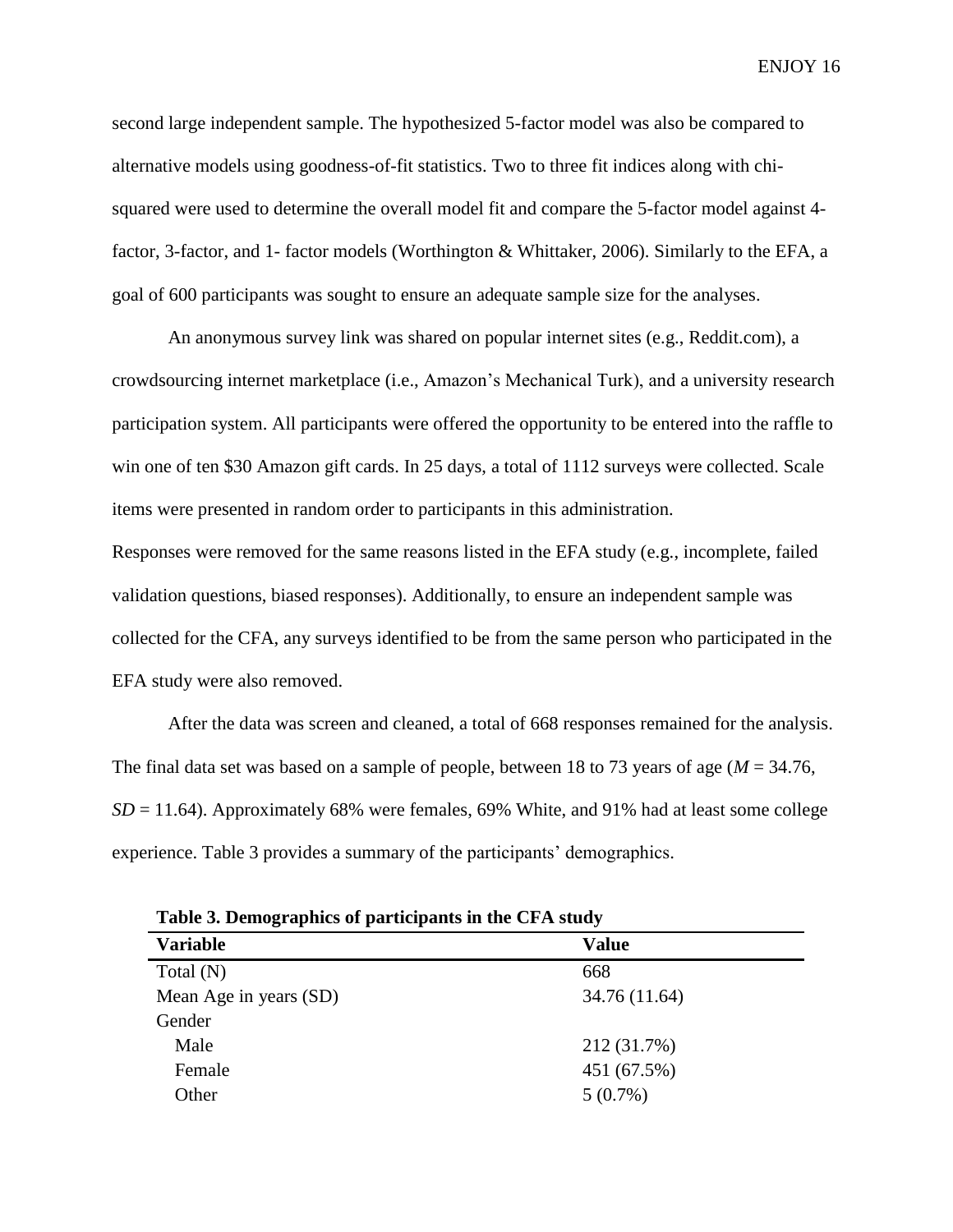| Ethnicity                               |               |
|-----------------------------------------|---------------|
| White (not of Hispanic origin)          | 459 (68.7%)   |
| <b>Black or African American</b>        | 57 (8.5%)     |
| American Indian or Alaska Native        | $7(1.0\%)$    |
| Hispanic/Latino                         | 41 $(6.1\%)$  |
| Asian or Pacific Islander               | 80 (12.0%)    |
| Other                                   | $17(1.0\%)$   |
| I do not wish to answer                 | $7(1.0\%)$    |
| Education Level                         |               |
| Less than high school                   | $7(1.0\%)$    |
| High school graduate or GED             | 56 (8.4%)     |
| Some college                            | $200(29.9\%)$ |
| College Graduate (2- and 4-year degree) | 293 (43.9%)   |
| Post-graduate degree (MA, PhD, Law,     | 112 (16.8%)   |
| Medical, or Professional school)        |               |

In CFA, out of the 668 activities participants evaluated, 365 (54.6%) were unique, and most of the activities evaluated were classified as either Entertainment (26.5%), Exercise (20.7%), or Jobs (12.7%).

At the end of the survey, each participant was asked to rate their level of enjoyment with the activity on a 1-10 slider. Most of the activities evaluated in the CFA study were rated as slightly more enjoyable ( $M = 7.83$ ,  $SD = 2.17$ ), than in the EFA study. Overall, participants again tended to evaluate activities they "Liked" rather than "Disliked".

# **Confirmatory Factor Results**

**Model Fit Assessment.** To evaluate model fit, researchers recommend using two to three fit indices alongside the chi-square test statistic (Hu & Bentler, 1999; Worthington & Whittaker, 2006). Given this, we believe that it is important to assess both sample size adequacy and potential strength of the models external validity. This leads us to a final set of 5 fit indices alongside chi-square that were used, including the root mean square error of approximation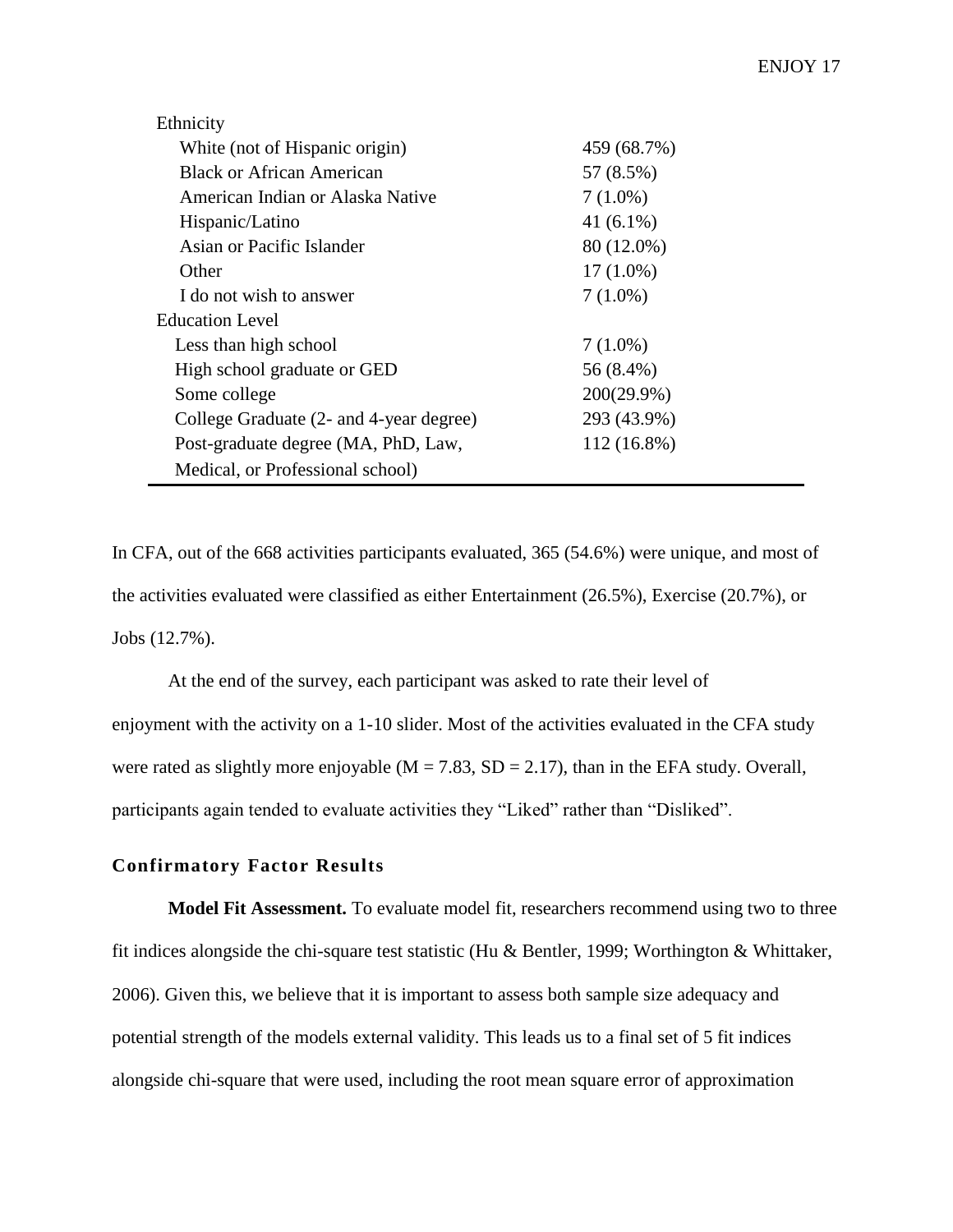(RMSEA; Steiger, 1980), standardized root mean square residual (SRMR), Hoelter's Critical N (CN; Hoelter, 1983), the comparative fit index (CFI; Bentler, 1990).

RMSEA assesses how well the model fits the population covariance matrix and takes sample size and model complexity into account. A RMSEA value less than .06 indicate excellent fit, while values between .06 and .08 indicate adequate fit (Browne & Cudeck, 1993; Fabrigar et al., 1999). SRMR measures discrepancies between covariance matrices of the data and model. A SRMR value of less than .10 indicates adequate fit, with .08 or below indicating good model fit (Hu & Bentler, 1999). Lastly, Hoelter's CN considers the study's sample size and reports the largest sample size to yield a non-significant chi-square value. A CN value over 200 signifies the sample size and model fit are adequate, while values below 75 signify unacceptable model fit and sample size (Byrne, 2016; Kenny, 2014). Another goodness-of-fit index frequently used to determine overall model fit is the Comparative Fit Index (CFI; Bentler, 1990). A CFI value above 0.95 indicates good fit and 0.90 to 0.95 may be indicative of acceptable model fit (Bentler, 1990; Hu & Bentler, 1999).

**Hypothesized 5-Factor Model Fit Assessment**. Based on the EFA study the 5-factor full and short form solution were used in this study as the hypothesized full and short model, respectively. The full model consisted of the unobserved latent factors of: Pleasure (35 items), Relatedness (17 items), Competence (13 items), Improvement (14 items), and Engagement (13 items). In a CFA study, each item is considered an observed or measured variable. All of the latent factors were allowed to covary with each other. Results revealed that the hypothesized 5 factor model had an overall adequate fit with the new data sample. The chi-squared statistics,  $\chi^2$ (4048, N = 668) = 14887.11, p < .001, was significant due to the large sample size (N = 668)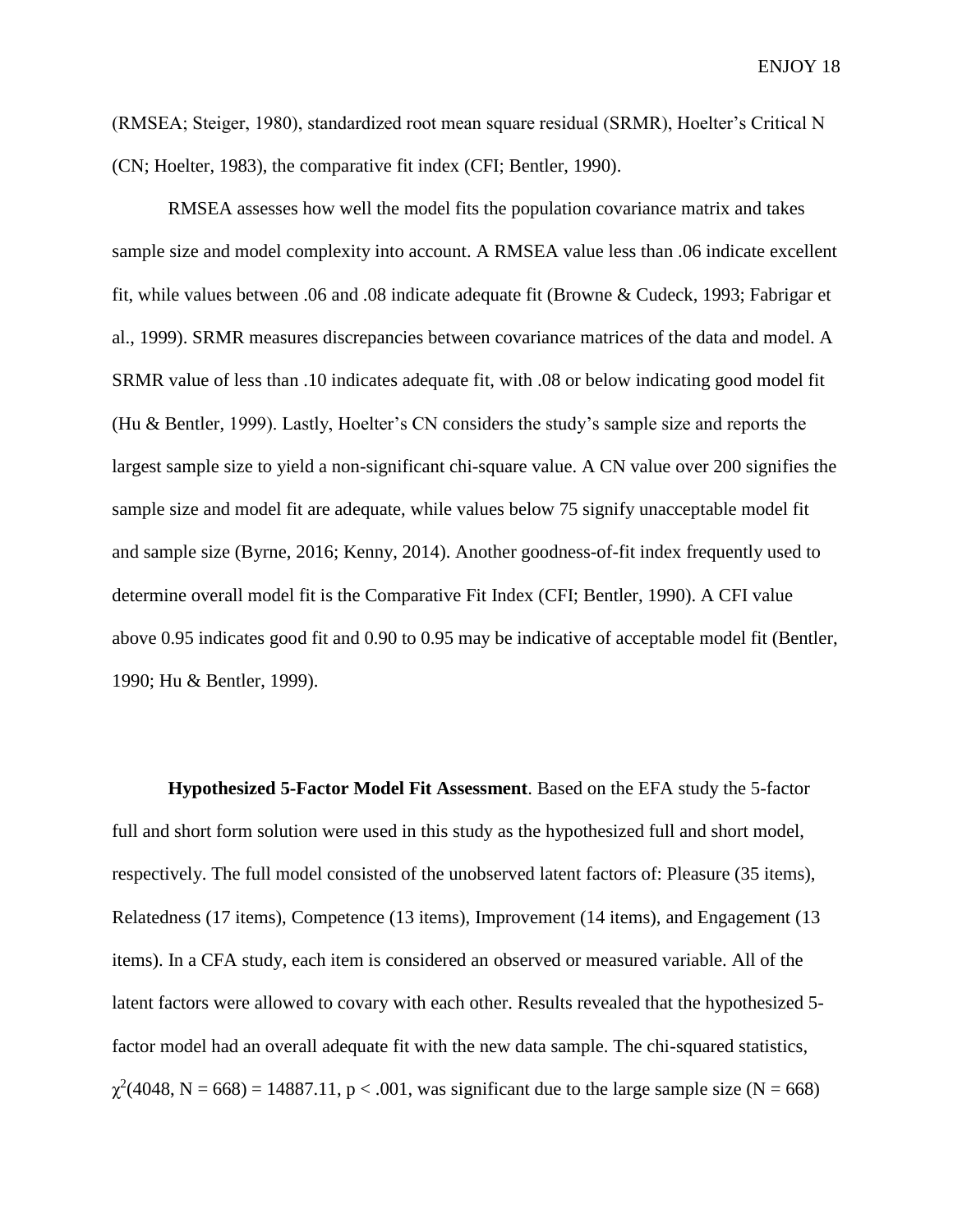and non-normal data. The CFI value (0.78) was very low due to the small RMSEA value (0.132) of the null model. The three primary goodness-of-fit indices (i.e., RMSEA, SRMR, and Hoelter's CN) suggest good to adequate fit between the 5-factor model and the observed data. The SRMR indicated good fit and the RMSEA indicated adequate fit. Hoelter's .05 and .01 CN values for the full model were below the 200 indicator of a good model, 190 and 193 respectively. Table 4 provides the values of all the fit indices for the hypothesized 5-factor model. Overall it was determined the full model has adequate fit.

**Value** Fit Index Full  $\overline{\chi^2}$  $(4048) = 14887.11$ , p < .001 CFI 0.78 RMSEA (90% CI) .063 (.062, 0.64) SRMR 0.08 Hoelter's CN (.05, .01) 190, 193

**Table 4. Hypothesized 5-factor model's fit statistics (N = 668)**

**Note:** Chi-squared statistics and CFI were not used in overall assessment of model fit due to large sample size  $(N=668)$  and the null model's RMSEA being below 0.158. SRMR and Hoelter's CN, are adequate.

The short form of the 5-factor scale was created by taking the 5 psychometrically best items on each factor with each item having a factor loading of .83 or above per criteria recommended by DeVellis (2016). The resulting 25 item short form of the scale had an overall alpha of .91 and the 5 factors explained 64% of the total variance.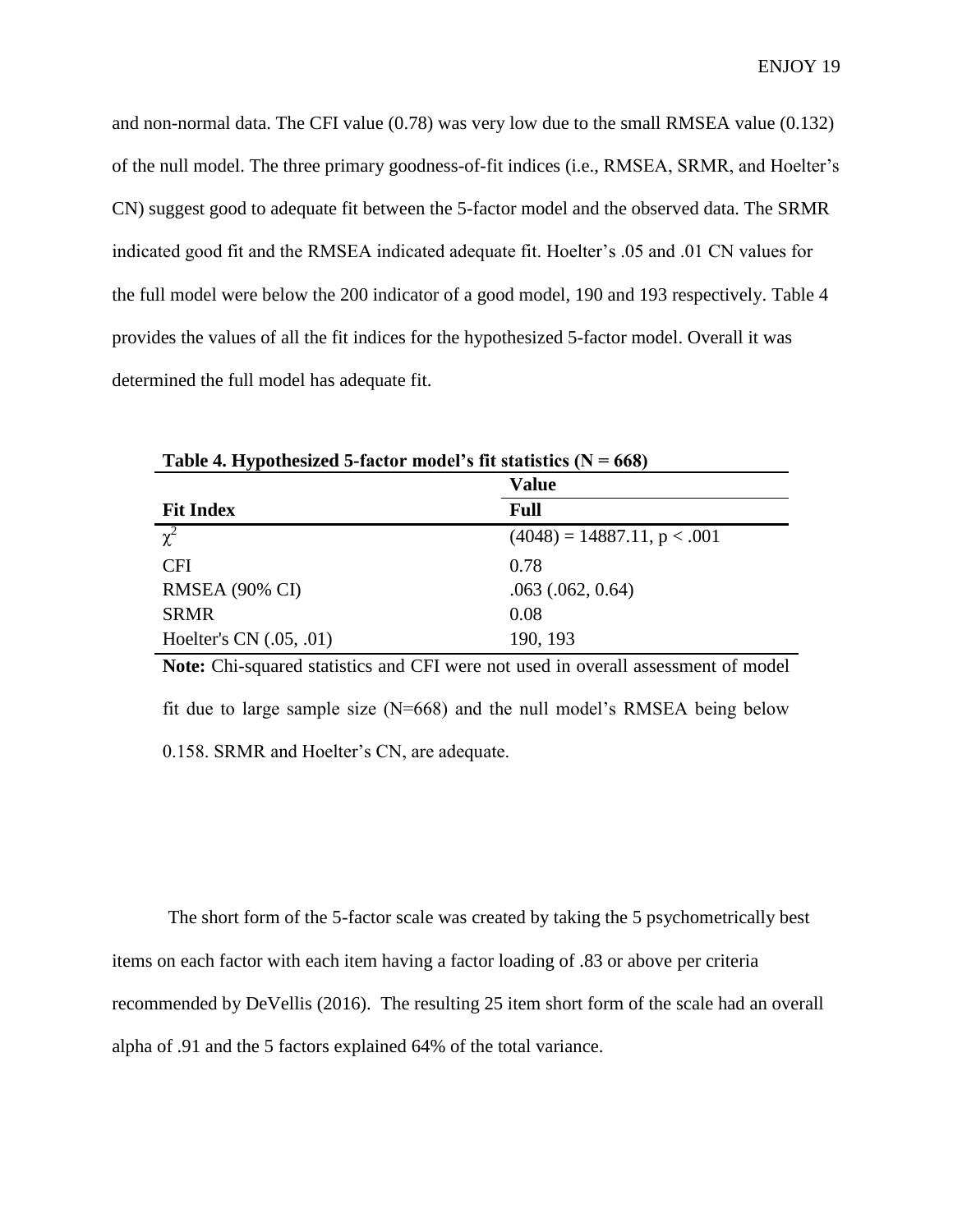**Model Comparisons.** The hypothesized 5-factor model was compared against five alternative models in terms of overall model fit. All of the models have the same number of cases  $(N = 771)$  and observed variables  $(N = 92)$  except the short model, which had a reduced number of variables ( $N = 25$ ). The first alternative model was the same 5-factor structure, except the factors in the model were not allowed to covary with one another. Second, the short model had a reduced number of items  $(N = 25)$ . Next, the 4- and 3- factor models were suggested as possible factor solutions based on the results from the EFA study aside from the 5-factor solution. The 4 factor solution combined Competence and Challenge/Improvement factors into a single factor. The 3- factor solution combined Competence, Challenge/Improvement, and Engagement into one factor. Both the 3- and 4- factor models were allowed to covary with each other. Last, a 1 factor model hypothesized that all observed variables loaded on the same factor.

The large sample size and small RMSEA value of the null model resulted in statistically significant chi-square and substandard CFI values across the uncorrelated 5-factor, 1-, 3-, and 4 factor models. The short form 5-factor model had a RMSEA value of the null model (0.218) above the 0.158 cutoff. The CFI for the short form was 0.94 which is considered indicative of acceptable model fit (see Table 5). In terms of the main fit statistics used to compare model fit in this study, the 4-. 3-, and 1- factor models had poor fit with at least two of the main fit indices. The short form 5-factor model had improved fit indices compared to the hypothesized 5-factor full model. The short form model had the lowest RMSEA and SRMR values, and highest Hoelter's CN and CFI.

| Model                    |                                               | <b>CFI/AIC/BIC</b> |
|--------------------------|-----------------------------------------------|--------------------|
| 5 factors (correlated)   | $\chi^2$ (4048, N = 668) = 14887.11, p < .001 | 0.78               |
|                          |                                               | 0.76               |
| 5 factors (uncorrelated) | $\chi^2(4094, N = 668) = 15951.90, p < .001$  |                    |

Table 5. Chi-square and CFI fit indices across models  $(N = 668)$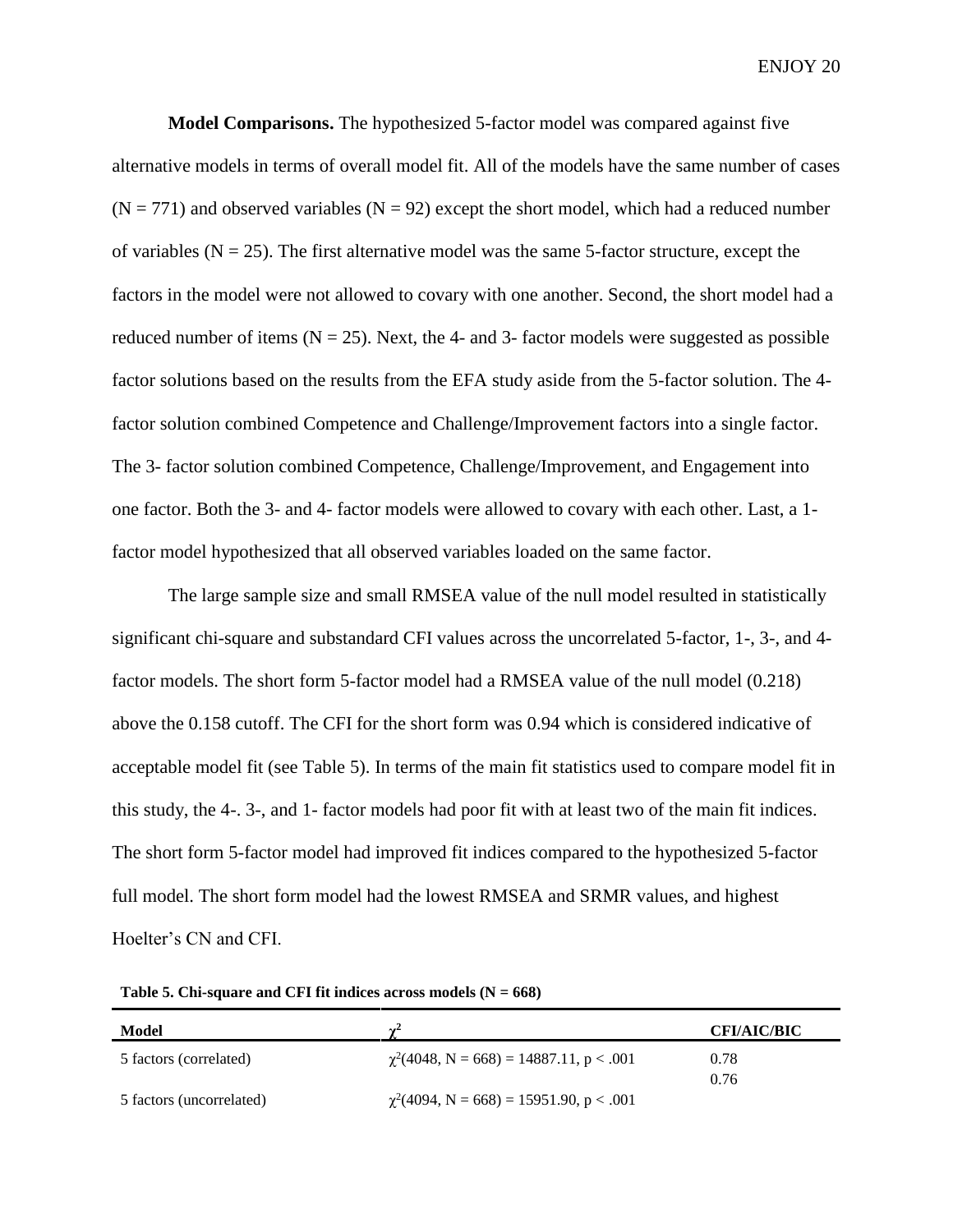| 5 factors (short)                     | $\chi^2(265, N = 668) = 911.87, p < .001$      | 0.94/1006.8/1010.7 |
|---------------------------------------|------------------------------------------------|--------------------|
| 4 factors (combined C and CI) $*$     | $\gamma^2(4089, N = 668) = 16725.49, p < .001$ | 0.74/2055.6/2059.3 |
| 3 factors (combined C, CI, and $E$ )* | $\gamma^2(4092, N = 668) = 18724.79, p < .001$ | 0.70/3629.1/3632.7 |
| 1 factor                              | $\chi^2(4094, N = 668) = 25271.37, p < .001$   | 0.57/5595.9/5600.4 |

**Note:** Chi-squared statistics and CFI were not used in overall assessment of model fit due to large sample size  $(N = 668)$  and the null model's RMSEA being below 0.158 for all models except short.  $^{\ast}C =$ Competence, CI = Challenge/Improvement, and E = Engagement.

Lastly, the chi-squared difference tests conducted resulted in statistically significant results between the hypothesized 5-factor model and the 5- (uncorrelated) 4-, 3-, and 1- factor models. This indicated that the hypothesized 5-factor model has a significantly better fit in comparison to these four alternative models. However, the short form model also had a statistically significant result between itself and the hypothesized 5-factor full model. This means that while the 5-factor model was significantly better than the alternative models, the short form version was significant better fit in comparison to the full model. Overall, results from the goodness-of-fit statistics suggested that the short 5-factor solution is the most appropriate model. Table 6 presents the results of all main fit statistics across different models.

|                | <b>RMSEA</b> |             | Hoelter's |                       | $\Delta \chi^2$ (Short |
|----------------|--------------|-------------|-----------|-----------------------|------------------------|
| <b>Model</b>   | (90% CI)     | <b>SRMR</b> | .05; .01  | $\Delta\chi^2$        | <b>Model</b> )         |
| 5 factors      | .063         | 0.08        | 190; 193  | N/A                   | $\Delta\chi^2(3829) =$ |
| (correlated)   | (.062,       |             |           |                       | 139745.24,             |
|                | 0.64)        |             |           |                       | p < .001               |
|                |              |             |           |                       |                        |
| 5 factors      | .066         | 0.25        | 178, 181  | $\Delta \chi^2(46) =$ |                        |
| (uncorrelated) | (.065, )     |             |           | 1064.79,              |                        |
|                | .067         |             |           | p < .001              |                        |

## **Table 6. Summary of Fit Statistics**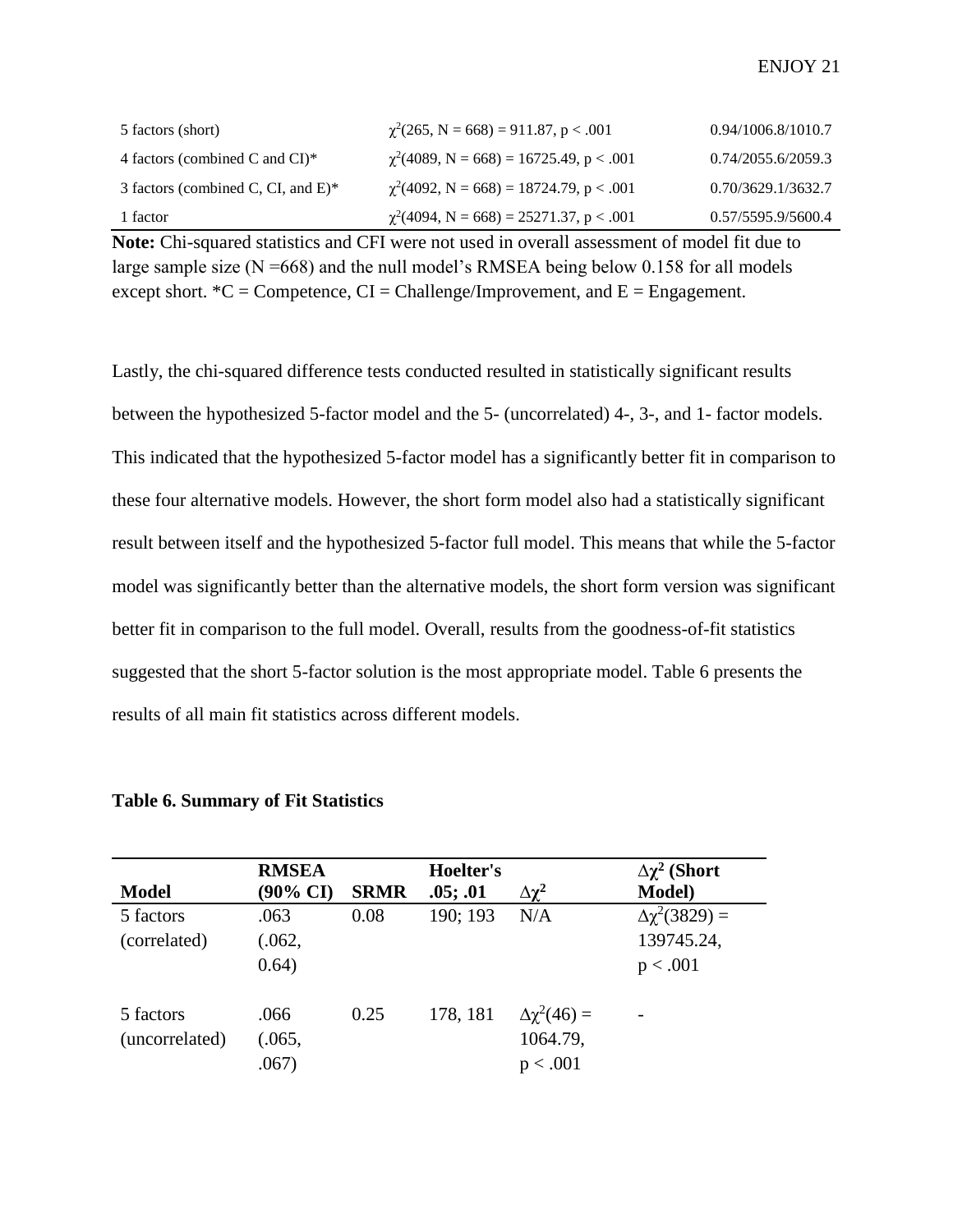| 5 factors (short)                                     | .060<br>(.056,<br>.065) | 0.06 | 223; 236 |                                                | N/A |
|-------------------------------------------------------|-------------------------|------|----------|------------------------------------------------|-----|
| 4 factors<br>(combined C<br>and $CI$ <sup>*</sup>     | .068<br>(.067,<br>.069) | 0.09 | 170; 172 | $\Delta \chi^2(41) =$<br>1838.38,<br>p < .001  |     |
| 3 factors<br>(combined C,<br>CI, and $E$ <sup>*</sup> | .073<br>(.072,<br>.074) | 0.09 | 152; 154 | $\Delta \chi^2(44) =$<br>3837.68,<br>p < .001  |     |
| 1 factor                                              | .088<br>(.087,<br>.089) | 0.11 | 113; 114 | $\Delta \chi^2(46) =$<br>10384.26,<br>p < .001 |     |

**Scale Reliability and Validity Assessment.** In the CFA, the last step is to re-examine the reliability of the scale and assess the convergent and discriminant validity of the scale (Cabrera-Nguyen, 2010). First, the internal consistency of the 5-factor short solution was compared across the EFA and CFA studies. Cronbach's alpha was calculated for each factor and the overall scale from each sample (see Table 8). Cronbach's alpha above 0.70 is acceptable, 0.80 good, and 0.90 excellent (DeVellis, 2016; Hinkin et al., 1997; Nunnally & Bernstein, 1994). See Table 7.

| <b>Factor</b>                   |      | <b>EFA Study Cronbach's <math>\alpha</math></b> CFA Study Cronbach's $\alpha$ |
|---------------------------------|------|-------------------------------------------------------------------------------|
| Factor 1: Pleasure              | 0.95 | 0.94                                                                          |
| <b>Factor 2: Relatedness</b>    | 0.92 | 0.90                                                                          |
| Factor 3: Competence            | 0.87 | 0.87                                                                          |
| Factor 4: Challenge/Improvement | 0.86 | 0.87                                                                          |
| Factor 5: Engagement            | 0.85 | 0.88                                                                          |
| <b>Entire Scale</b>             | 0.90 | 0.90                                                                          |

Table 7. Cronbach's alphas across EFA (N = 798) and CFA (N = 668) studies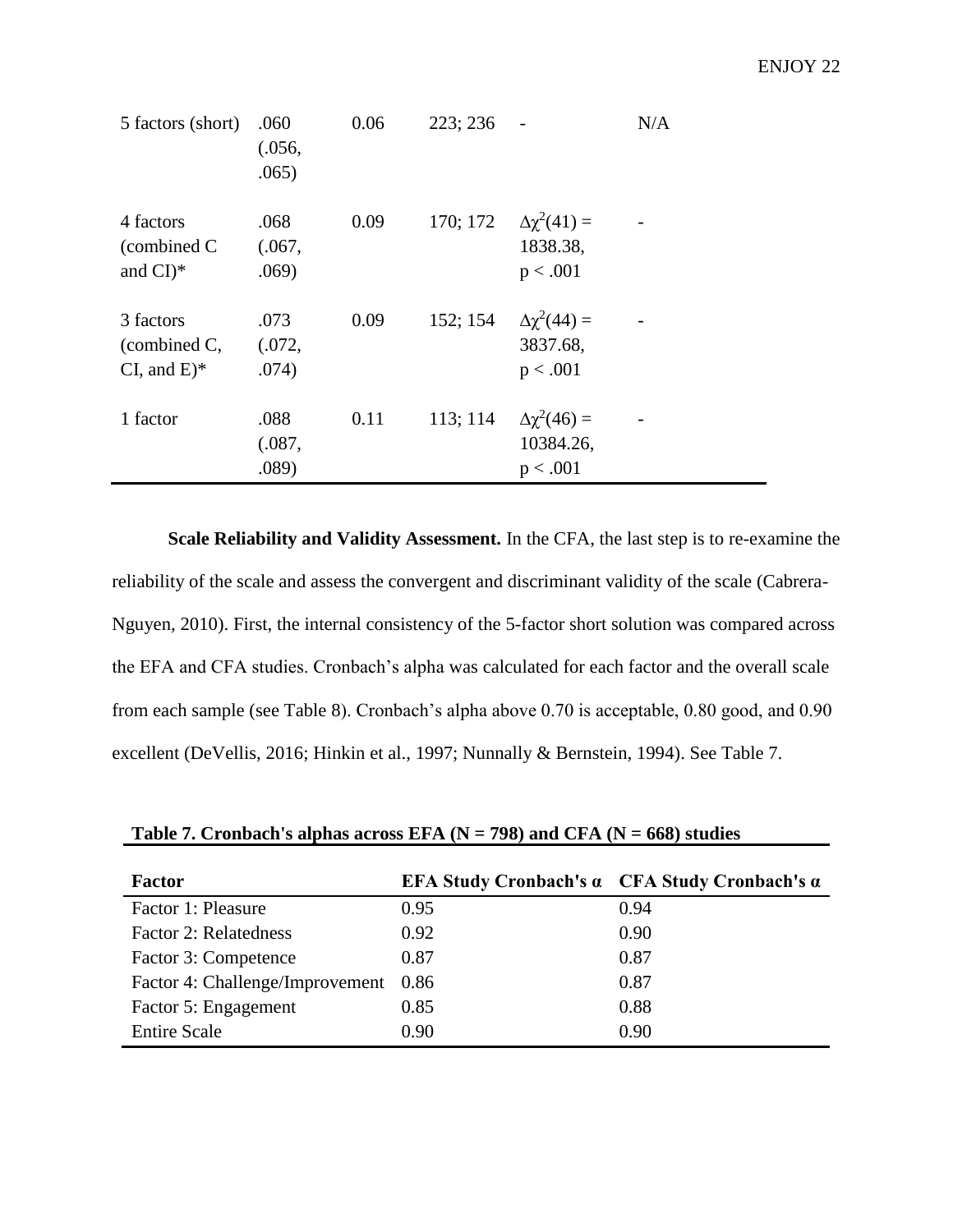Results show the internal consistency of the scale showed stability across the EFA and CFA studies. The largest fluctuation of Cronbach's alpha was 0.03 and all of the factors remained in the good to excellent range for the EFA and CFA studies. The overall Cronbach's alpha did not change between the EFA and CFA studies, remaining in the excellent range. Lastly, the relationship between overall enjoyment and each of the factors was fairly stable across both studies, with all relationships resulting in statistically significant Pearson's correlation coefficients ( $p < .01$ ).

Next, standardized factor loadings were examined to investigate convergent validity. Researchers identify factor loadings below 0.40 as weak and those above 0.70 as strong (Cabrera-Nguyen, 2010). All of the factor loadings were above 0.40, with all but 4 loadings above 0.70. Then, correlations among the factors in the CFA study were examined to assess the discriminantvalidity of the scale. Researchers recommend that factor correlations be below 0.80or 0.85 to ensure good discriminant validity (Brown, 2014; Cabrera-Nguyen, 2010; Kline, 2005). All of the factors were below the 0.80 recommendation, the two strongest factor correlations were between Pleasure and Challenge/Improvement ( $r = 0.46$ ); and Pleasure and Competence  $(r = 0.45)$ .

Lastly, to further establish convergent and discriminant validity, as well as reliability of the scale, the Composite Reliability (CR), Average Variance Extracted (AVE), and Maximum Shared Variance (MSV) were also calculated (Hair, et al., 1998). Composite Reliability (CR) estimates the extent to which a set of latent construct indicators share in their measurement of a construct, with values > 0.7 indicating good reliability. Average Variance Extracted (AVE) is a measure of the amount of variance that is captured by a construct in relation to the amount of variance due to measurement error, with values > 0.5 indicating good convergent validity. For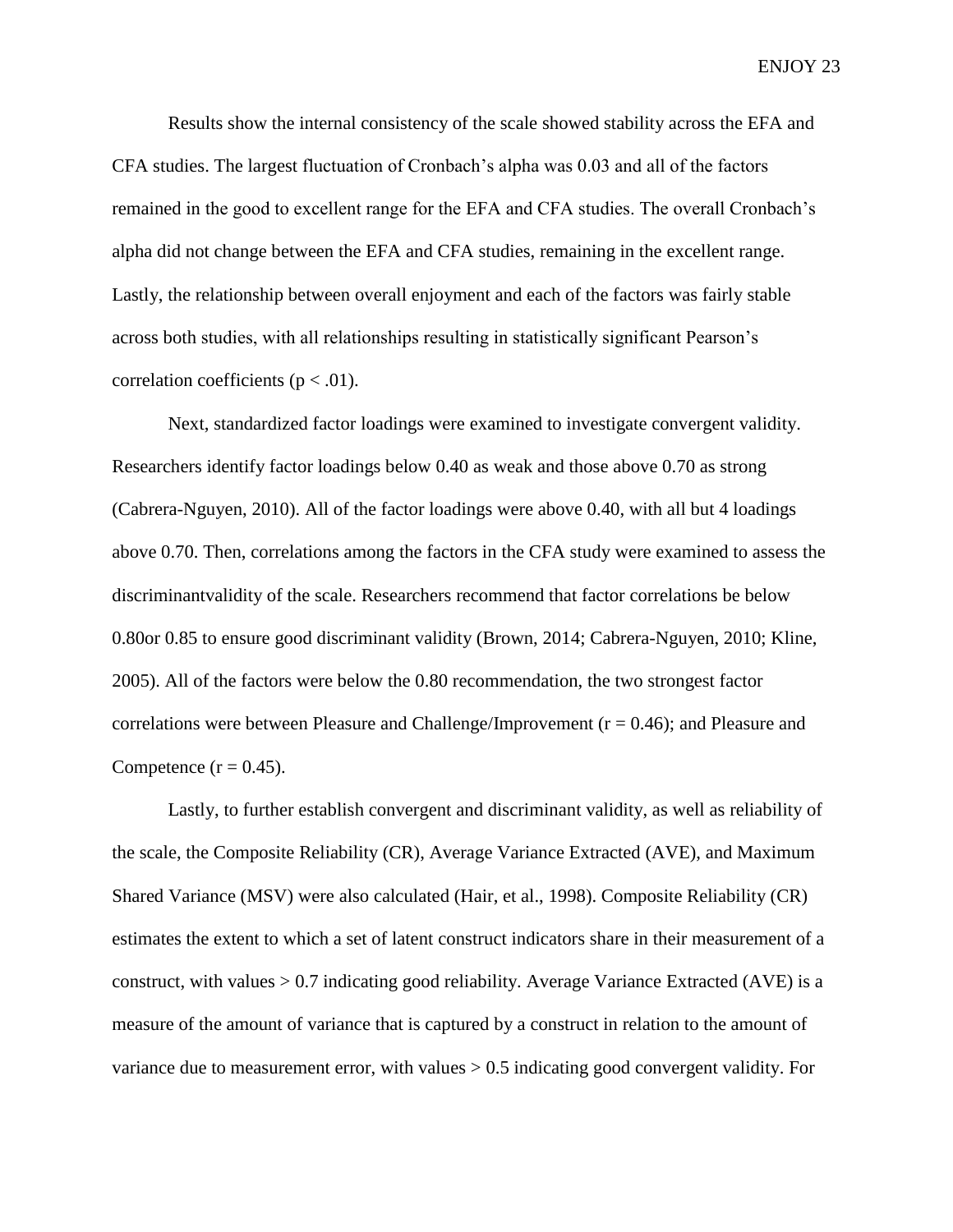Maximum Shared Variance (MSV) values below the AVE indicate good discriminant validity. All of the factors had CR values above 0.7, AVE values above 0.5 and MSV values were below AVE values. Additionally, a factor correlation matrix with the square root of the AVE on the diagonal is used to further establish discriminant validity, where values greater than interconstruct correlations indicate good discriminant validity. All of the values along the diagonal were greater than the inter-construct correlations. Altogether, results demonstrate that the 5 factor solution has good convergent and discriminant validity. The short form of the ENJOY is contained in Appendix A. The long form of the scale may be obtained for use at: [https://daytonabeach.erau.edu/about/labs/game-based-education-and-advanced-research.](https://daytonabeach.erau.edu/about/labs/game-based-education-and-advanced-research)

#### **Discussion**

To develop a more thorough understanding of enjoyment, this research created a psychometrically-sound survey measure of enjoyment based on previous research.. The resulting survey included five factors of enjoyment: pleasure, engagement, competence, challenge/improvement, and relatedness. See Appendix A for the 25 item version of the scale and instructions for administration. In this section, the overall findings and limitations of the study are discussed. Last, directions for future research are posed and potential avenues for using the new ENJOY scale are suggested.

#### **The ENJOY Scale**

The results of this study presented a scale for the measurement of enjoyment. The way in which SDT (Ryan & Deci, 2002, 2001, 2000) conceptualizes enjoyment is particularly relevant to this study. First, the subscales contained in the scale are closely aligned with the three basic psychological needs in SDT, as well as the correlates of the state of intrinsic motivation. Just as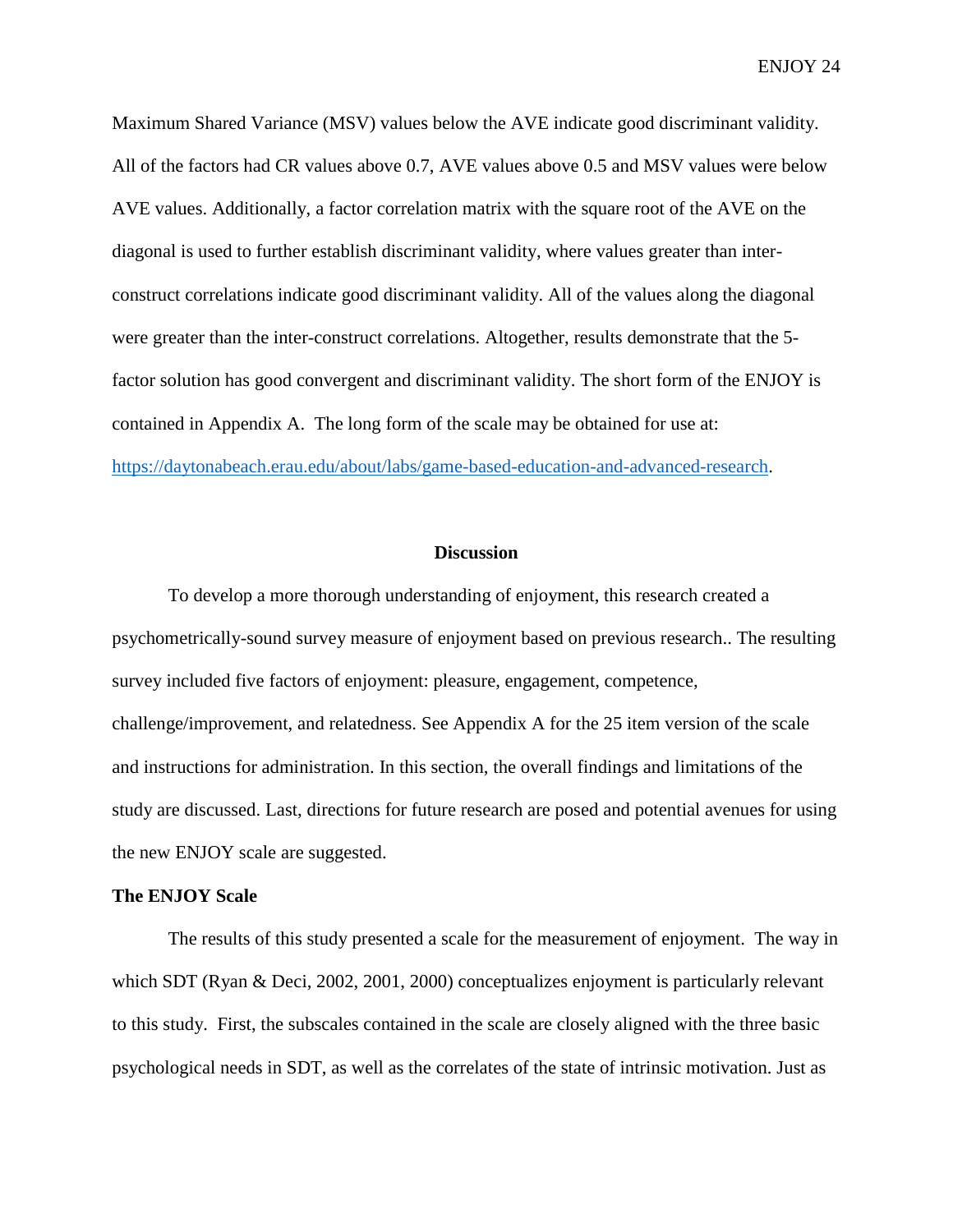the tenets of SDT are universal, the enjoyment derived from psychological need satisfaction and engagement in activities that are intrinsically motived wouls also be universal. Thus the ENJOY scale provides a general measure of several facets of enjoyment that should be able to be utilized across cultures. With its alignment to SDT concepts, it would also seem to be consistent with the conceptualization of enjoyment in the positive psychology movement.

The ENJOY scale also presents a standardized measurement of the construct that can be administered and used to evaluate enjoyment across any activity. The ENJOY scale was developed and validated based on the assessment of over 600 unique activities across a wide range of categories. As discussed in the literature review, measurement of enjoyment previously was piecemeal and varied across domains. Development of the ENJOY as a genral, non-domain specific measure will allow greater comparisons of results across studies and across domains where enjoyment is an outcome measure. Additionally, the ENJOY scale was developed with simple language and readability analysis found it to be standard in readability at Grade 5 level (Readabilityformulas.com, 2019). The results provide confidence that the ENJOY scale is a reliable and valid measure of a multi-dimensional view of enjoyment. Last, the final version of the ENJOY scale is not lengthy, consisting of only 25 items across the 5 subscales. The entire scale takes between 3-5 minutes to complete.

Limitations. The ENJOY scale has just been developed and psychometrically validated. Thus, there is no information yet on construct validity for the scale across different activities, in relationship to other measures of enjoyment, or other concepts related to SDT. Future research in various domains will be needed to provide greater construct validity for the scale. In addition, the ENJOY scale may be criticized for its seeming overlap with constructs related to basic psychological needs and intrinsic motivation (Ryan & Deci, 2002). This is a legitimate concern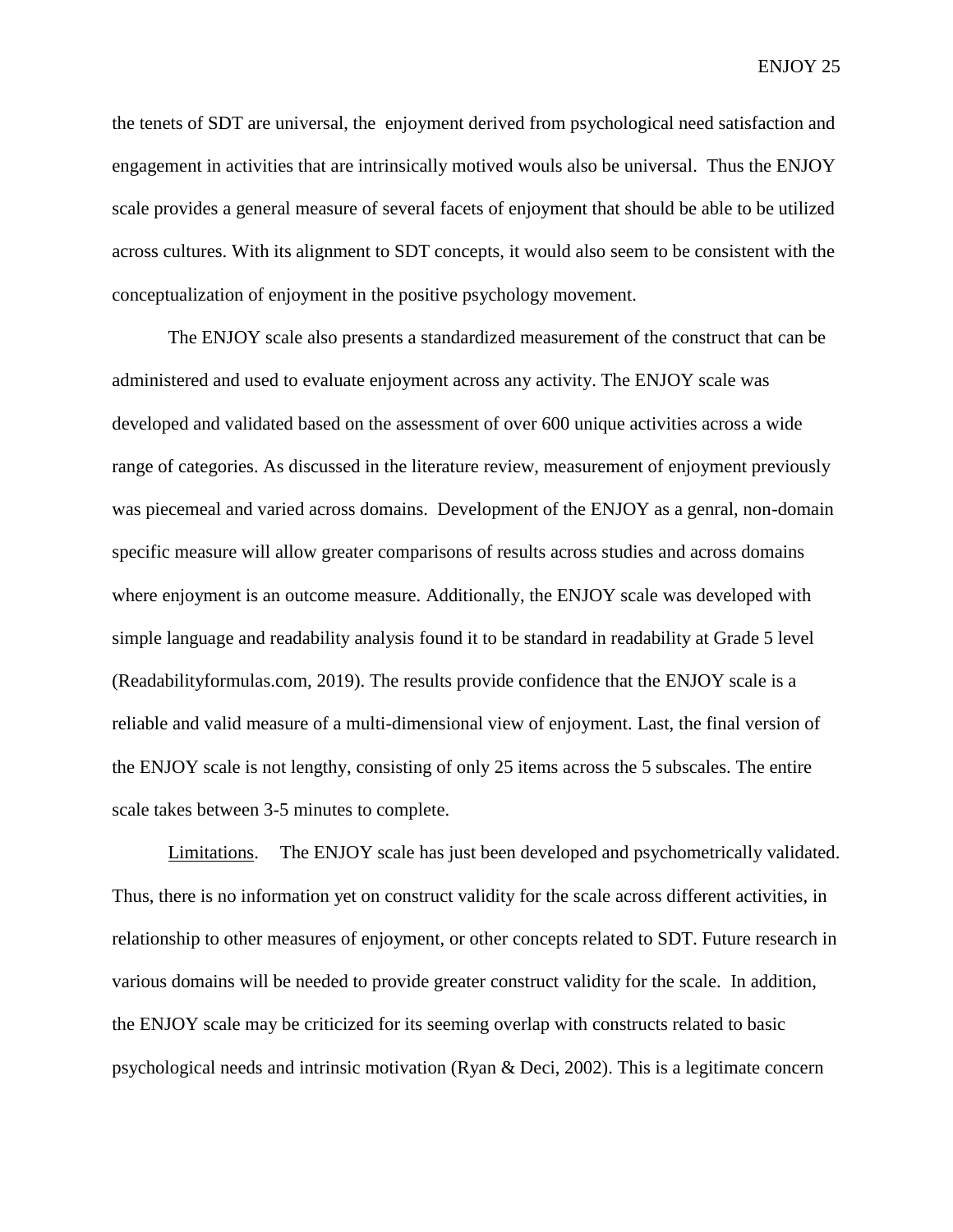and requires further discussion. For instance, the ENJOY contains subscales measuring the enjoyment associated with competence, and competence is also a basic psychological need. While the instructions for administration are very clear in that the respondents report their perceptions post-activity, as an outcome of participation, there may still be some overlap in motivational needs that initiate activity and the enjoyment expressed post-activity. What is needed to further delineate the ENJOY scale from pre-activity motivation is a study examining both, to determine how motivation that initiates an activity, correlates with the type of enjoyment derviced from the activity. It is not hard to conceptualize the temporal differences between preactivity motivation and what is measured by the ENJOY, however empirical research will be needed to support htose differences.

In summary, the ENJOY was used to measure activity outcomes and was based on past conceptualizations of enjoyment. From a scale development perspective it has been shown to be valid. However, theoretical overlap with motivational constructs is present. It may be that enjoyment and intrinsic motivation overlap significantly and exist together, however the scale may still provide a useful outcome measure addressing elements of both.

### **Defining Enjoyment**

An important consequence of the present study was that it also allowed for the development of a new definition of enjoyment based on empirical evidence. This new definition, aiming for simplicity and brevity, is as follows:

*A positive feeling, when engaged in a pleasurable and challenging activity, which allows for skill improvement, makes you feel connected to others, and makes you feel proficient with the activity.*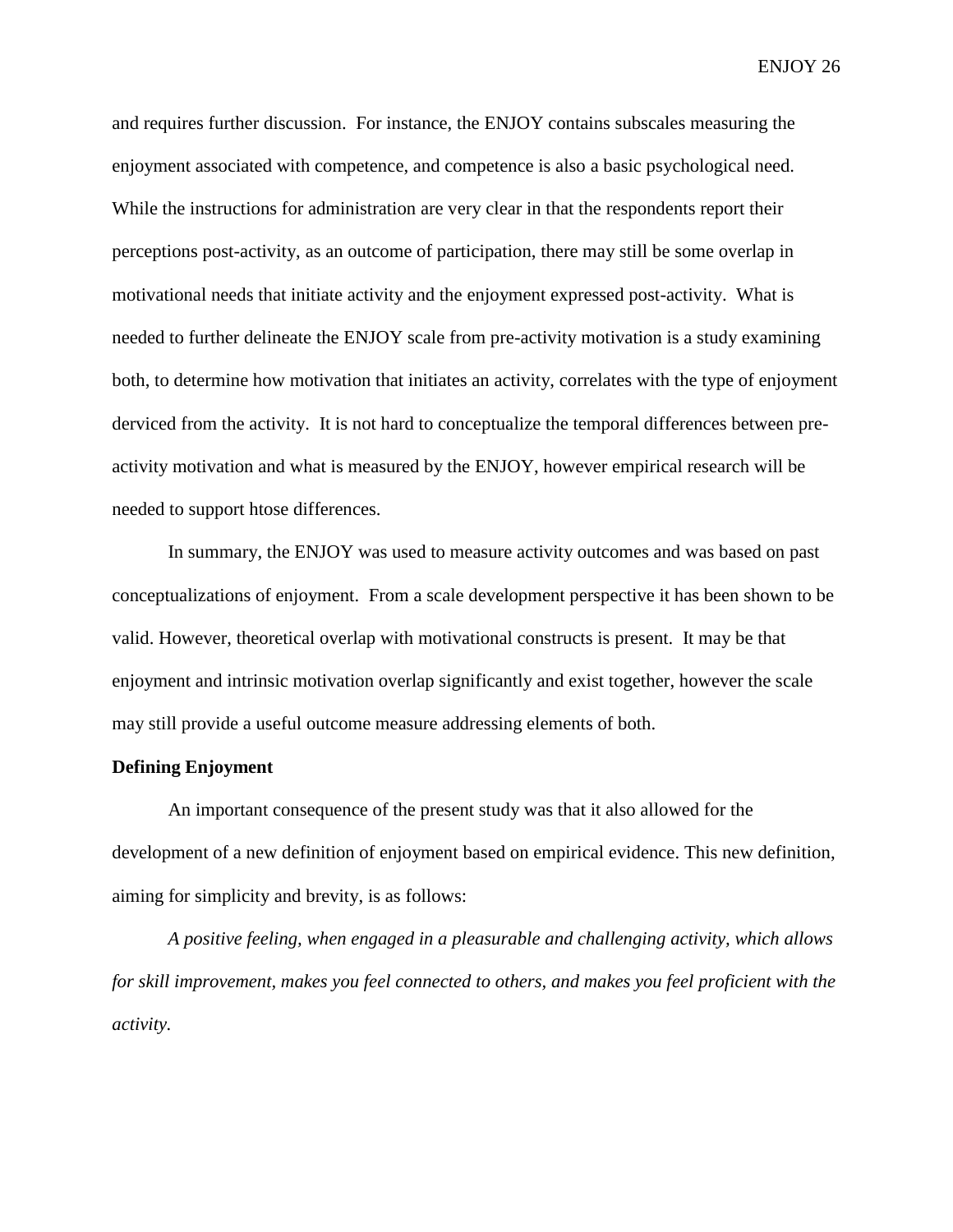This is a more complete definition of enjoyment based on the multi-dimensionality found during the scale development process. However, the definition could be put even more simply based on the amount of variance explained by each factor to:

*A positive feeling, when engaged in a pleasurable activity.*

While this shortened definition does only identify two out of the five factors of enjoyment within the definition (engagement and pleasure), it is very clear and easy to understand. While the longer definition is recommended for academic research, the shorter simpler definition can be used when the primary concern is brevity rather than accuracy or when only the subscales of pleasure and engagement are of interest.

### **Future Research**

This study described the creation and validation of a measure of enjoyment applicable across any activity. There are now many avenues researchers can pursue to further validate and extend the applicability of the ENJOY scale. While the present study examined the scale's reliability, content, and construct validity, it is still in need of additional validation. In particular, future studies need to assess the construct-related validity of the ENJOY scale by comparing the scores obtained from the ENJOY scale with variables that should be related to enjoyment such as: participation motivation, intent to recommend participation in an activity, desire to engage in the activity again, or self-reported perceptions of energy resulting from enjoyment.

While the ENJOY scale was designed at a  $5<sup>th</sup> - 7<sup>th</sup>$  grade reading level, it was only tested in populations of 18 years of age or older. If researchers are interested in administering the ENJOY scale to younger populations, the ENJOY scale must be evaluated in those populations. Theoretically, the ENJOY should also be useful in measuring enjoyment across cultures, however translations of the scale into other languages will need to be done with validity and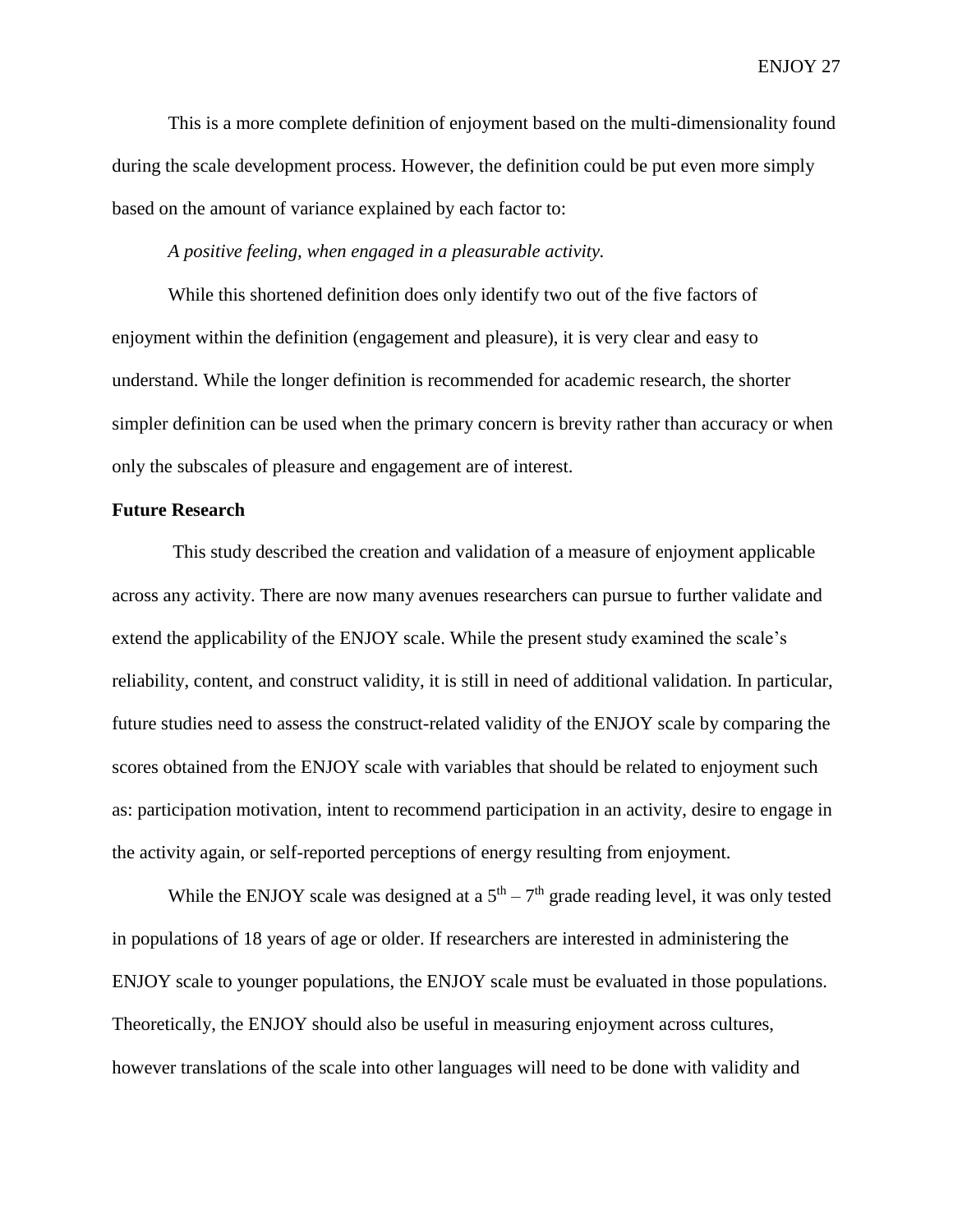reliability testing. Additionally, most of the activities evaluated in this research were activities respondents generally liked rather than disliked. Thus, it is not known how much the scale will be applicable to every activity, especially those that are disliked. While the scale was validated with over 600 unique activities reported, new activities evaluated can assess the true universality of the scale. Also, much more work needs to be done to determine a standard scoring for activities from each category.

## **Conclusion**

The present study provides a clear definition and tool to evaluate enjoyment across domains. The ENJOY scale was developed based on best practices in scale development and validation. The ENJOY scale was administered to two large, independent samples of over 600 respondents and over 600 unique activities. The ENJOY scale contains 25 items with 5 subscales and takes, on average, 3-5 minutes to complete. It was found to be reliable across two samples and demonstrated content and dsicriminant validity. The model remains open for empirical testing, and further model validation would be useful in extending knowledge of how enjoyment occurs across activities, domains, cultures and age groups.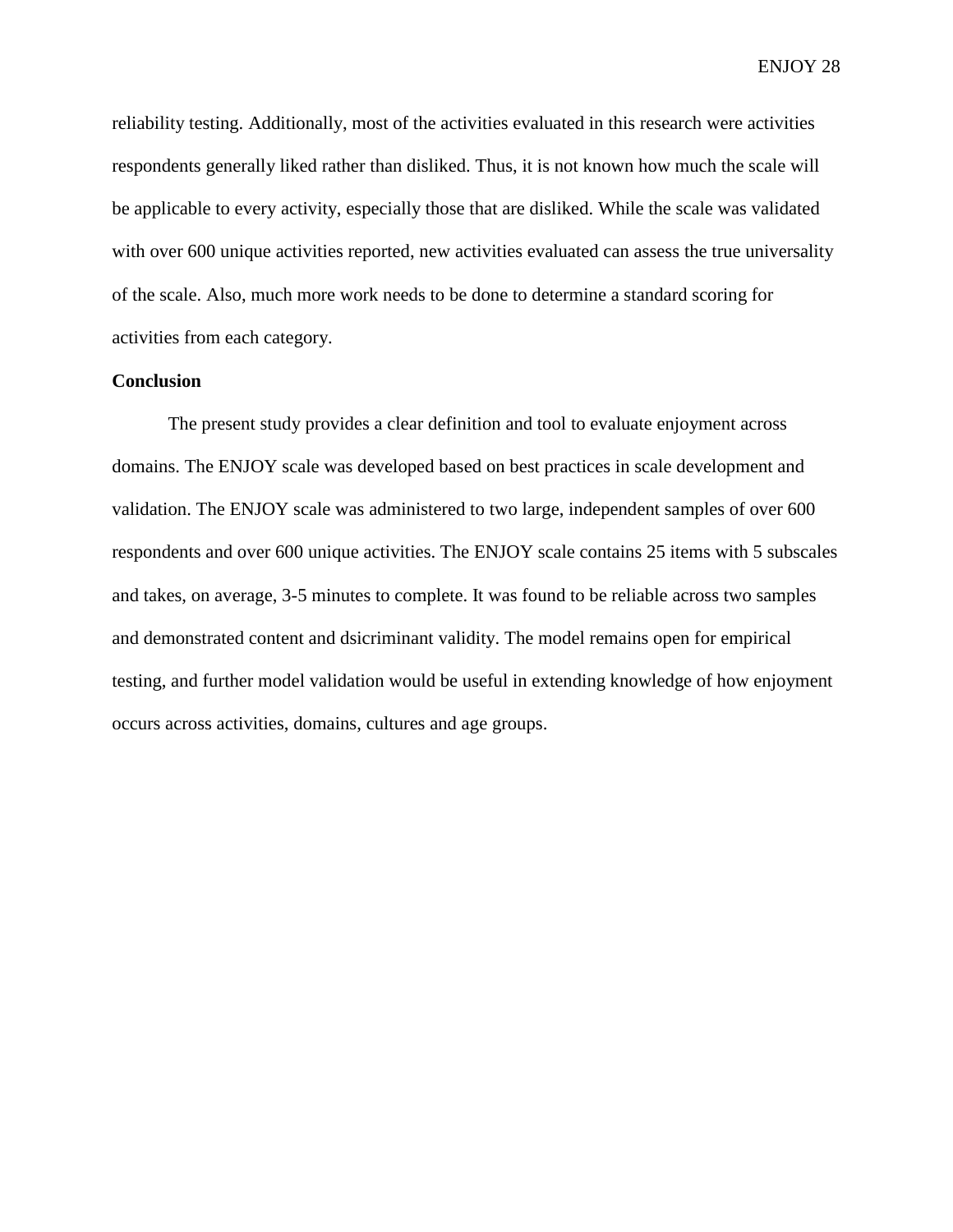### **References**

- Agarwal, R., & Karahanna, E. (2000). Time flies when you're having fun: Cognitive absorption and beliefs about information technology usage. *MIS quarterly*, 665-694.
- Ainley, M., & Ainley, J. (2011). A cultural perspective on the structure of student interest in science. *International Journal of Science Education*, *33*(1), 51-71.
- Aykol, B., Aksatan, M., & İpek, İ. (2017). Flow within theatrical consumption: The relevance of authenticity. *Journal of Consumer Behaviour*, *16*(3), 254-264.
- Bakker, A. B. (2008). The work-related flow inventory: Construction and initial validation of the WOLF. *Journal of vocational behavior*, *72*(3), 400-414.
- Bentler, P. M. (1990). Comparative fit indexes in structural models. *Psychological Bulletin*, *107*(2), 238.
- Berge, Z. L. & Muilenburg, L. Y. (2005). Student barriers to online learning: A factor analytic study. *Distance Education*, *26*(1), 29-48.
- Brockmyer, J. H., Fox, C. M., Curtiss, K. A., McBroom, E., Burkhart, K. M., & Pidruzny, J. N. (2009). The development of the Game Engagement Questionnaire: A measure of engagement in video game-playing. *Journal of Experimental Social Psychology*, *45*(4), 624-634.
- Brown, T. A. (2014). *Confirmatory factor analysis for applied research*. Guilford Publications.
- Browne, M. W., & Cudeck, R. (1993). Alternative ways of assessing model fit. *Sage Focus Editions*, *154*, 136-136.
- Byrne, B. M. (2016). *Structural equation modeling with AMOS: Basic Concepts, Applications, and Programming*. Routledge.
- Cabrera-Nguyen, P. (2010). Author guidelines for reporting scale development and validation. *Journal of the Society for Social Work and Research*, *1*(2), 99-103.
- Chen, A., Lu, Y., & Wang, B. (2016). Enhancing perceived enjoyment in social games through social and gaming factors. *Information Technology & People*, *29*(1), 99-119.
- Chou, T. J., & Ting, C. C. (2003). The role of flow experience in cyber-game addiction. *CyberPsychology & Behavior*, *6*(6), 663-675.
- Costello, A. B., & Osborne, J. W. (2005). Best practices in exploratory factor analysis: Four recommendations for getting the most from your analysis. *Practical Assessment,*
- *Research & Evaluation*, *10*(7), 1-9.
- Csikszentmihalyi, M. (1990). Flow: The Psychology of Optimal Experience. New York: Harper Perennial.
- Davidson, R. J. (2000). The neuroscience of affective style. In M. Gazzaniga (Eds.), *The New Cognitive Neurosciences*, (pp. 1149-1159). Cambridge, MA: MIT Press.
- Davis, F. D., Bagozzi, R. P., & Warshaw, P. R. (1992). Extrinsic and intrinsic motivation to use computers in the workplace. *Journal of Applied Social Psychology*, *22*(14), 1111-1132.
- Deci, E. L., & Ryan, R. M. (2008). Facilitating optimal motivation and psychological wellbeing across life's domains. *Canadian Psychology*, *49*(1), 14.
- Deci, E. L., & Ryan, R. M. (2014). The importance of universal psychological needs for understanding motivation in the workplace. *The Oxford Handbook of Work Engagement, Motivation, and Self-Determination Theory*, 13-32.
- DeVellis, R. F. (2016). *Scale Development: Theory and Applications* (Vol. 26). Sage publications.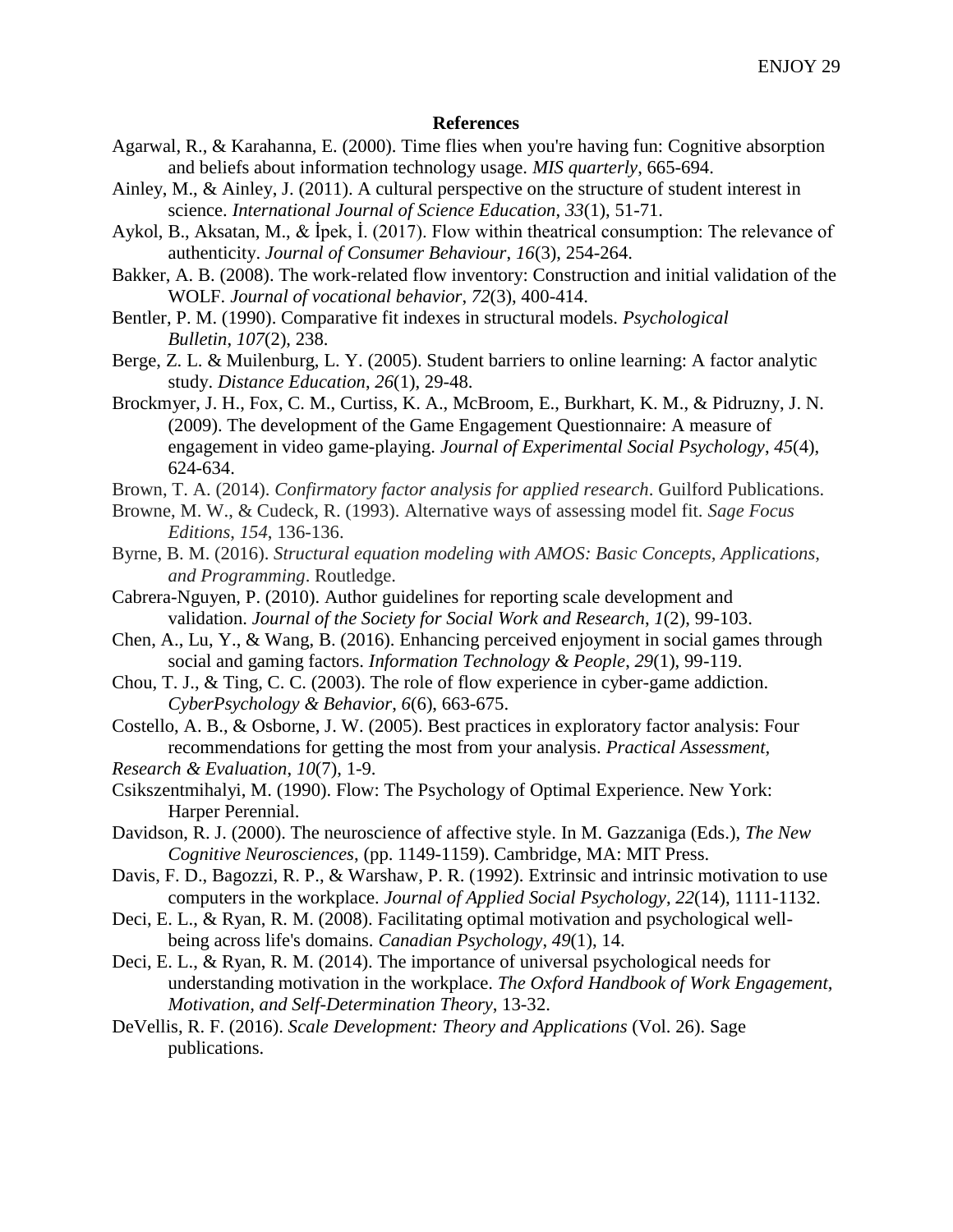- Fabrigar, L. R., Wegener, D. T., MacCallum, R. C., & Strahan, E. J. (1999). Evaluating the use of exploratory factor analysis in psychological research. *Psychological Methods*, *4*(3), 272.
- Falk, C. F., Dunn, E. W., & Norenzayan, A. (2010). Cultural variation in the importance of expected enjoyment for decision making. *Social Cognition*, *28*(5), 609-629.
- Fang, X., Chan, S., Brzezinski, J., & Nair, C. (2010). Development of an instrument to measure enjoyment of computer game play. *INTL. Journal of Human–Computer Interaction*, *26*(9), 868-886.
- Frederick, C. M., & Ryan, R. M. (1993). Differences in motivation for sport and exercise and their relations with participation and mental health. *Journal of Sport Behavior*, *16*(3), 124.
- Frenzel, A. C., Goetz, T., Lüdtke, O., Pekrun, R., & Sutton, R. E. (2009). Emotional transmission in the classroom: exploring the relationship between teacher and student enjoyment. *Journal of Educational Psychology*, *101*(3), 705.
- Fry, E. (1977). Fry's readability graph: Clarifications, validity, and extension to level 17. *Journal of Reading*, *21*(3), 242-252.
- Fu, F. L., Su, R. C., & Yu, S. C. (2009). EGameFlow: A scale to measure learners' enjoyment of e-learning games. *Computers & Education*, *52*(1), 101-112.
- Gomez, E. A., Wu, D., & Passerini, K. (2010). Computer-supported team-based learning: The impact of motivation, enjoyment and team contributions on learning outcomes. *Computers & Education*, *55*(1), 378-390.
- Graves, L. M., Ruderman, M. N., Ohlott, P. J., & Weber, T. J. (2012). Driven to work and enjoyment of work: Effects on managers' outcomes. *Journal of Management*, *38*(5), 1655-1680.
- Hair, J. F., Black, W. C., Babin, B. J., Anderson, R. E., & Tatham, R. L. (1998). *Multivariate data Analysis* (Vol. 5, No. 3, pp. 207-219). Upper Saddle River, NJ: Prentice hall.
- Hancock, P. A., Pepe, A. A., & Murphy, L. L. (2005). Hedonomics: The power of positive and pleasurable ergonomics. *Ergonomics in Design*, *13*(1), 8-14.
- Henson, R. K., & Roberts, J. K. (2006). Use of exploratory factor analysis in published research: Common errors and some comment on improved practice. *Educational and Psychological measurement*, *66*(3), 393-416.
- Hinkin, T. R. (1998). A brief tutorial on the development of measures for use in survey questionnaires. *Organizational Research Methods*, *1*(1), 104-121.
- Hinkin, T. R., Tracey, J. B., & Enz, C. A. (1997). Scale construction: Developing reliable and valid measurement instruments. *Journal of Hospitality & Tourism Research*, *21*(1), 100- 120.
- Hoelter, J. W. (1983). The analysis of covariance structures: Goodness-of-fit indices. *Sociological Methods & Research*, *11*(3), 325-344.
- Horn, J. L. (1965). A rationale and test for the number of factors in factor analysis. *Psychometrika*, *30*(2), 179-185.
- Hou, J. (2011). Uses and gratifications of social games: Blending social networking and game play. *First Monday*. Retrieved from firstmonday.org.
- Hu, L. T., & Bentler, P. M. (1999). Cutoff criteria for fit indexes in covariance structure analysis: Conventional criteria versus new alternatives. *Structural Equation Modeling: A Multidisciplinary Journal*, *6*(1), 1-55.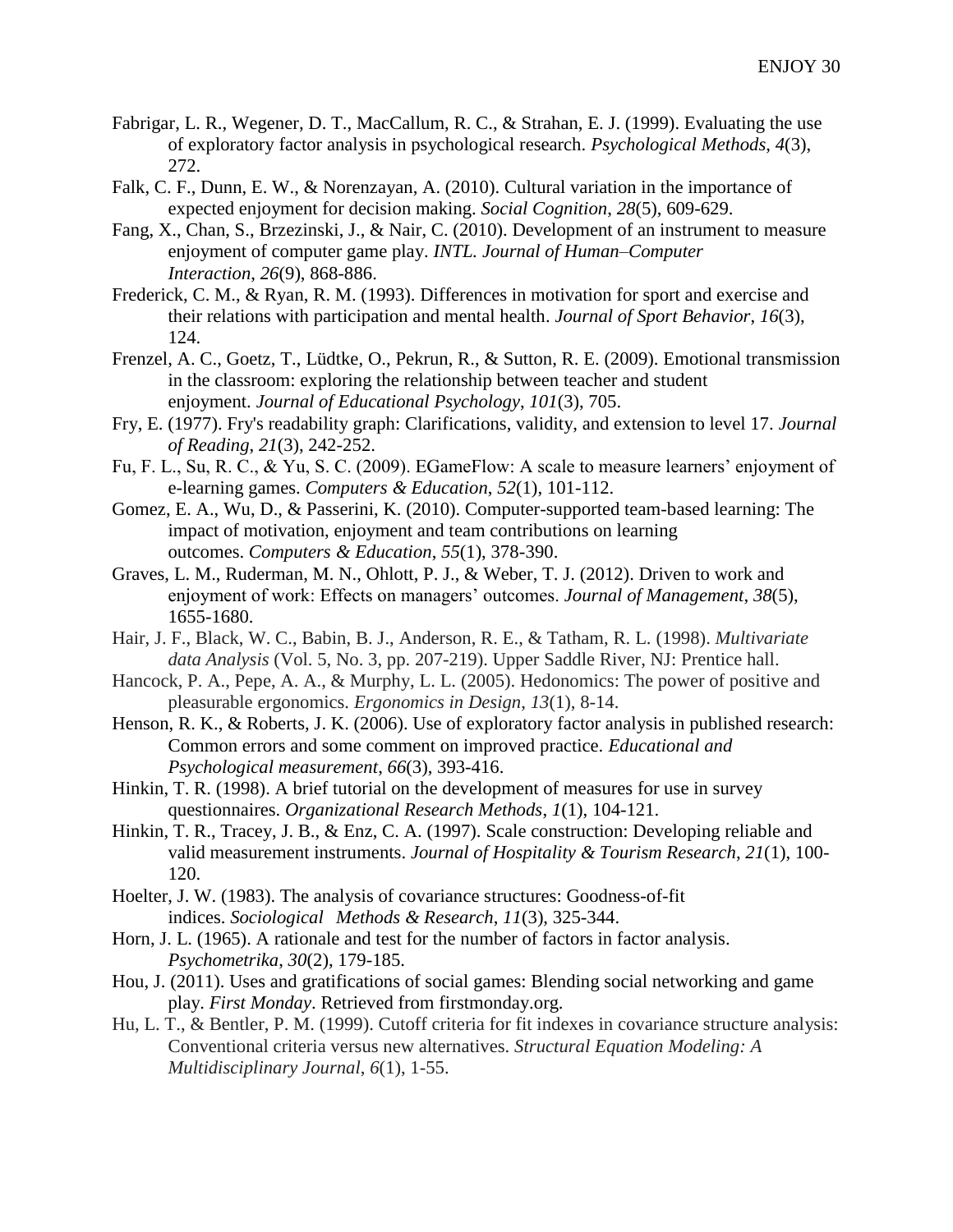- Isikman, E. (2014). *The Effects of Curiosity-Evoking Events on Consumption Enjoyment* (Doctoral dissertation, University of Southern California).
- Jackson, S. A., & Marsh, H. W. (1996). Development and validation of a scale to measure optimal experience: The Flow State Scale. *Journal of Sport and Exercise Psychology*, *18*(1), 17-35.
- Kahneman D. (1999). Objective Happiness. In D. Kahneman, E. Diener, & N. Schwarz (Eds.) *Well-Being: The Foundations of Hedonic Psychology*, (pp. 3-25). New York: Russell Sage Found.
- Kapsner, J. C. (2009). Enjoyment. In S. J. Lopez (Eds.) *Encyclopedia of Positive Psychology*, (pp. 337-338). Blackwell Publishing Ltd.
- Kendzierski, D., & DeCarlo, K. J. (1991). Physical activity enjoyment scale: Two validation studies. *Journal of Sport & Exercise Psychology*, *13*(1).
- Kenny, D. A. (2014). Measuring model fit.
- Kimiecik, J. C., & Harris, A. T. (1996). What Is Enjoyment? A Conceptual/Definitional Analysis With Implications for Sport and Exercise Psychology. *Journal of Sport & Exercise Psychology*, 18, 237-263.
- Klimmt, C., Blake, C., Hefner, D., Vorderer, P., & Roth, C. (2009, September). Player performance, satisfaction, and video game enjoyment. In *International Conference on Entertainment Computing* (pp. 1-12). Springer Berlin Heidelberg.
- Kline, R. B. (2005). *Principles and practice of structural equation modeling* (2nd ed.). New York, NY: Guilford Press.
- Koufaris, M. (2002). Applying the technology acceptance model and flow theory to online consumer behavior. *Information Systems Research*, *13*(2), 205-223.
- Kubovy, M. (1999). On the pleasures of the mind. *Well-Being: The Foundations of Hedonic Psychology*, pp. 134-154.
- Lee, M. C., & Tsai, T. R. (2010). What drives people to continue to play online games? An extension of technology model and theory of planned behavior. *Intl. Journal of Human– Computer Interaction*, *26*(6), 601-620.
- Lin, A., Gregor, S., & Ewing, M. (2008). Developing a scale to measure the enjoyment of web experiences. *Journal of Interactive Marketing*, *22*(4), 40-57.
- Lyons, E. J., Tate, D. F., Ward, D. S., Ribisl, K. M., Bowling, J. M., & Kalyanaraman, S. (2014). Engagement, enjoyment, and energy expenditure during active video game play. *Health Psychology*, *33*(2), 174.
- Matsunaga, M. (2010). How to Factor-Analyze Your Data Right: Do's, Don'ts, and How-To's. *International Journal of Psychological Research*, *3*(1), 97-110
- Milyavskaya, M., & Koestner, R. (2011). Psychological needs, motivation, and well-being: A test of self-determination theory across multiple domains. *Personality and individual differences*, *50*(3), 387-391.
- Nabi, R. L., & Krcmar, M. (2004). Conceptualizing media enjoyment as attitude: Implications for mass media effects research. *Communication theory*, 14(4), 288-310.
- Nabi, R. L., Stitt, C. R., Halford, J., & Finnerty, K. L. (2006). Emotional and cognitive predictors of the enjoyment of reality-based and fictional television programming: An elaboration of the uses and gratifications perspective. *Media Psychology*, *8*(4), 421-447.
- Nakamura, J., & Csikszentmihalyi, M. (2014). The concept of flow. In *Flow and the foundations of positive psychology* (pp. 239-263). Springer Netherlands.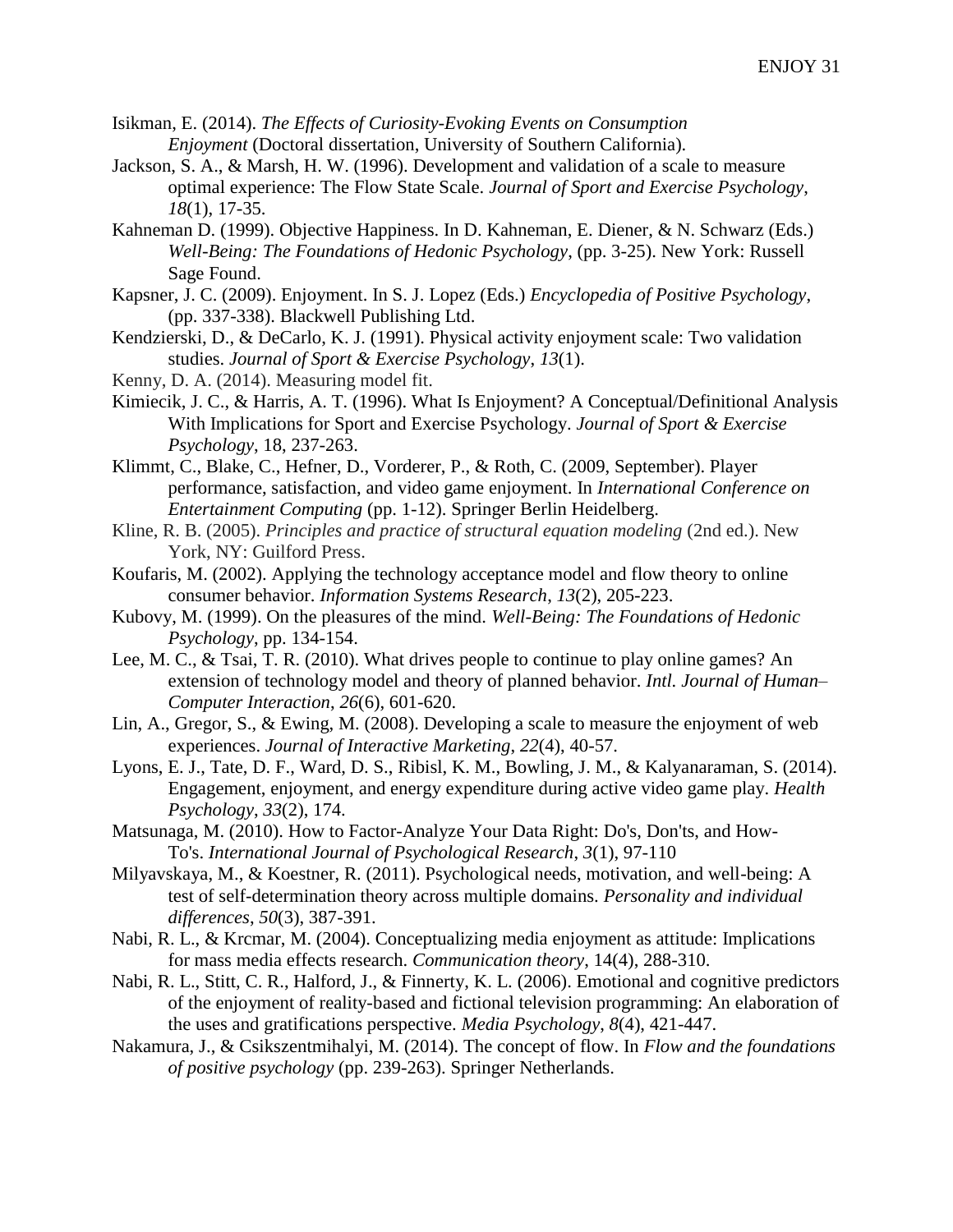- Nalipay, M. J. N., King, R. B., & Cai, Y. (2020). Autonomy is equally important across East and West: Testing the cross-cultural universality of self-determination theory. *Journal of Adolescence*, *78*, 67-72.
- Nunnally, J. C., & Bernstein, I. H. (1994). The theory of measurement error. *Psychometric theory*, 209-247.
- O'Connor, B. P. (2000). SPSS and SAS programs for determining the number of components using parallel analysis and Velicer's MAP test. *Behavior Research Methods*, *32*(3), 396- 402.
- Peterson, C., Park, N., & Seligman, M. E. (2005). Orientations to happiness and life satisfaction: The full life versus the empty life. *Journal of Happiness Studies*, *6*(1), 25-41.
- Phan, M. H., Keebler, J. R., & Chaparro, B. S. (2016). The Development and Validation of the Game User Experience Satisfaction Scale (GUESS). *Human Factors*, *58*(8), 1217-1247.
- Przybylski, A. K., Deci, E. L., Rigby, C. S., & Ryan, R. M. (2014). Competence-impeding electronic games and players' aggressive feelings, thoughts, and behaviors. *Journal of Personality and Social Psychology*, *106*(3), 441.
- Raedeke, T. D. (2007). The relationship between enjoyment and affective responses to exercise. *Journal of Applied Sport Psychology*, 19(1), 105-115.
- Reinecke, L., Tamborini, R., Grizzard, M., Lewis, R., Eden, A., & David Bowman, N. (2012). Characterizing mood management as need satisfaction: The effects of intrinsic needs on selective exposure and mood repair. *Journal of Communication*, *62*(3), 437-453.
- Rieger, D., Wulf, T., Kneer, J., Frischlich, L., & Bente, G. (2014). The winner takes it all: The effect of in-game success and need satisfaction on mood repair and enjoyment. *Computers in Human Behavior*, 39, 281-286.
- Rigby, S., & Ryan, R. (2007). The player experience of need satisfaction (PENS) model. *Immersyve Inc*.
- Russell, D. W. (2002). In search of underlying dimensions: The use (and abuse) of factor analysis in Personality and Social Psychology Bulletin. *Personality and Social Psychology Bulletin*, *28*(12), 1629-1646.
- Ryan, R.M. (2009). Self determination theory and well being. *Social Psychology*, *84*(822), 848.
- Ryan, R. M., & Deci, E. L. (2000). Self-determination theory and the facilitation of intrinsic motivation, social development, and well-being. *American Psychologist*, *55*(1), 68.
- Ryan, R. M., & Deci, E. L. (2001). On happiness and human potentials: A review of research on hedonic and eudaimonic well-being. *Annual Review of Psychology*, *52*(1), 141-166.
- Ryan, R. M., & Deci, E. L. (2002). Overview of self-determination theory: An organismic dialectical perspective. In E. L. Deci, & R. M. Ryan (Eds.), *Handbook of selfdetermination research* (pp. 3–33). Rochester, NY: University of Rochester Press.
- Ryan, R. M., Frederick, C.M., Lepes, D, S., Rubio, N., & Sheldon, K.M. (1997). Intrinsic motivation and exercise adherence. *Int J Sport Psychol*, *28*(4), 335-354.
- Ryan, R. M., Huta, V., & Deci, E. L. (2008). Living well: A self-determination theory perspective on eudaimonia. *Journal of Happiness Studies*, *9*(1), 139-170.
- Ryan, R. M., Rigby, C. S., & Przybylski, A. (2006). The motivational pull of video games: A self-determination theory approach. *Motivation and Emotion*, *30*(4), 344-360.
- Scanlan, T. K, Chow, G. M., & Scanlan, L. A. (2014). Enjoyment. In R. C. Eklund, & G. Tenebaum (Eds.) *Encyclopedia of Sport and Exercise Psychology*. Sage Publications, Inc.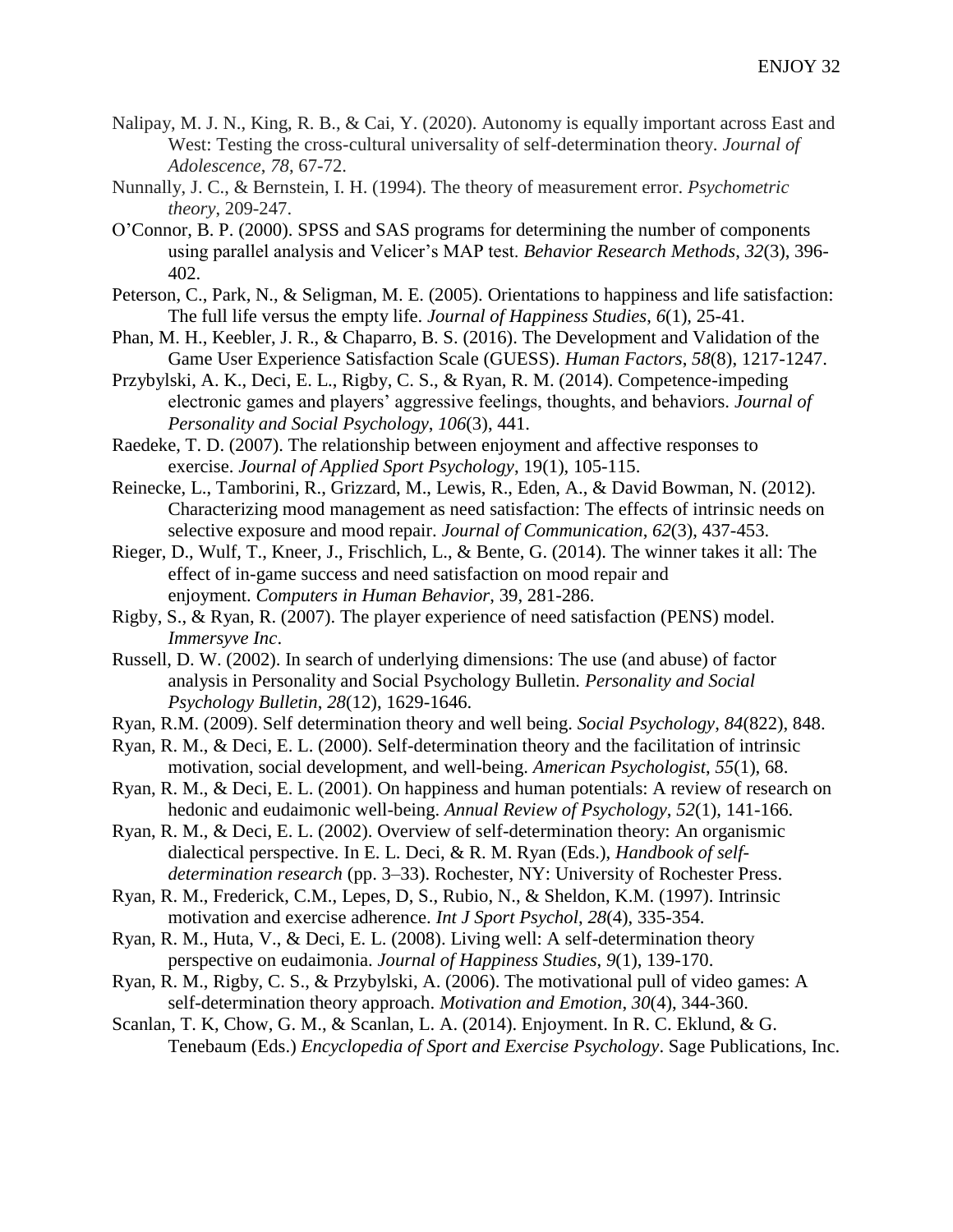- Scanlan, T. K., Chow, G. M., Sousa, C., Scanlan, L. A., & Knifsend, C. A. (2016). The development of the sport commitment questionnaire-2 (English version). *Psychology of Sport and Exercise*, *22*, 233-246.
- Scanlan, T. K., & Lewthwaite, R. (1986). Social psychological aspects of competition for male youth sport participants: IV. Predictors of enjoyment. *Journal of Sport Psychology*, *8*(1), 25-35.
- Schaufeli, W. B., Salanova, M., González-Romá, V., & Bakker, A. B. (2002). The measurement of engagement and burnout: A two sample confirmatory factor analytic approach. *Journal of Happiness Studies*, *3*(1), 71-92.
- Schwab, D. P. (1980). Construct validity in organizational behavior. In BM Staw & LL Cummings (Eds.), Research in organizational behavior, 2: 3-43. Greenwich, CT: JAI Press.
- Seligman, M. E. P. (2015). Positive Psychology, Positive Prevention, and Positive Therapy. In C. R. Snyder, & S. J. Lopez (Eds.) *Handbook of positive psychology*. Oxford University Press.
- Shafer, D. M., & Carbonara, C. P. (2015). Examining enjoyment of casual videogames. *Games for Health Journal*, *4*(6), 452-459.
- Sherry, J. L. (2004). Flow and Media Enjoyment. *Communication Theory*, 14(4), 328-347.
- Sherry, J. L., Lucas, K., Greenberg, B. S., & Lachlan, K. (2006). Video game uses and gratifications as predictors of use and game preference. *Playing Video Games: Motives, Responses, and Consequences*, *24*(1), 213-224.
- Sørebø, Ø., & Hæhre, R. (2012). Investigating students' perceived discipline relevance subsequent to playing educational computer games: A personal interest and selfdetermination theory approach. *Scandinavian Journal of Educational Research*, *56*(4), 345-362.
- Steiger, J. H. (1980). Statistically based tests for the number of common factors. In *Paper presented at the annual meeting of the Psychometric Society, Iowa City, IA, May 1980*.
- Stevens, M., Moget, P., De Greee, M. H., Lemmink, K. A., & Rispens, P. (2000). The Groningen Enjoyment Questionnaire: a measure of enjoyment in leisure-time physical activity. *Perceptual and Motor Skills*, *90*(2), 601-604
- Sweetser, P., & Wyeth, P. (2005). GameFlow: a model for evaluating player enjoyment in games. *Computers in Entertainment (CIE)*, *3*(3), 3-3.
- Tabachnick, B. G., & Fidell, L. S. (2013). *Using multivariate statistics*. Boston: Pearson Education.
- Tamborini, R., Bowman, N. D., Eden, A., Grizzard, M., & Organ, A. (2010). Defining media enjoyment as the satisfaction of intrinsic needs. *Journal of Communication*, *60*(4), 758- 777.
- Tamborini, R., Grizzard, M., Bowman, N. D., Reinecke, L., Lewis, R. J., & Eden, A. (2011). Media enjoyment as need satisfaction: The contribution of hedonic and nonhedonic needs. *Journal of Communication*, 61(6), 1025-1042.
- Wade, G. H., Osgood, B., Avino, K., Bucher, G., Bucher, L., Foraker, T., & Sirkowski, C. (2008). Influence of organizational characteristics and caring attributes of managers on nurses' job enjoyment. *Journal of Advanced Nursing*, *64*(4), 344-353.
- Wankel, L. M. (1993). The importance of enjoyment to adherence and psychological benefits from physical activity. *International Journal of Sport Psychology*.
- Warner, R. (1980). Enjoyment. *The Philosophical Review*, *89*(4), 507-526.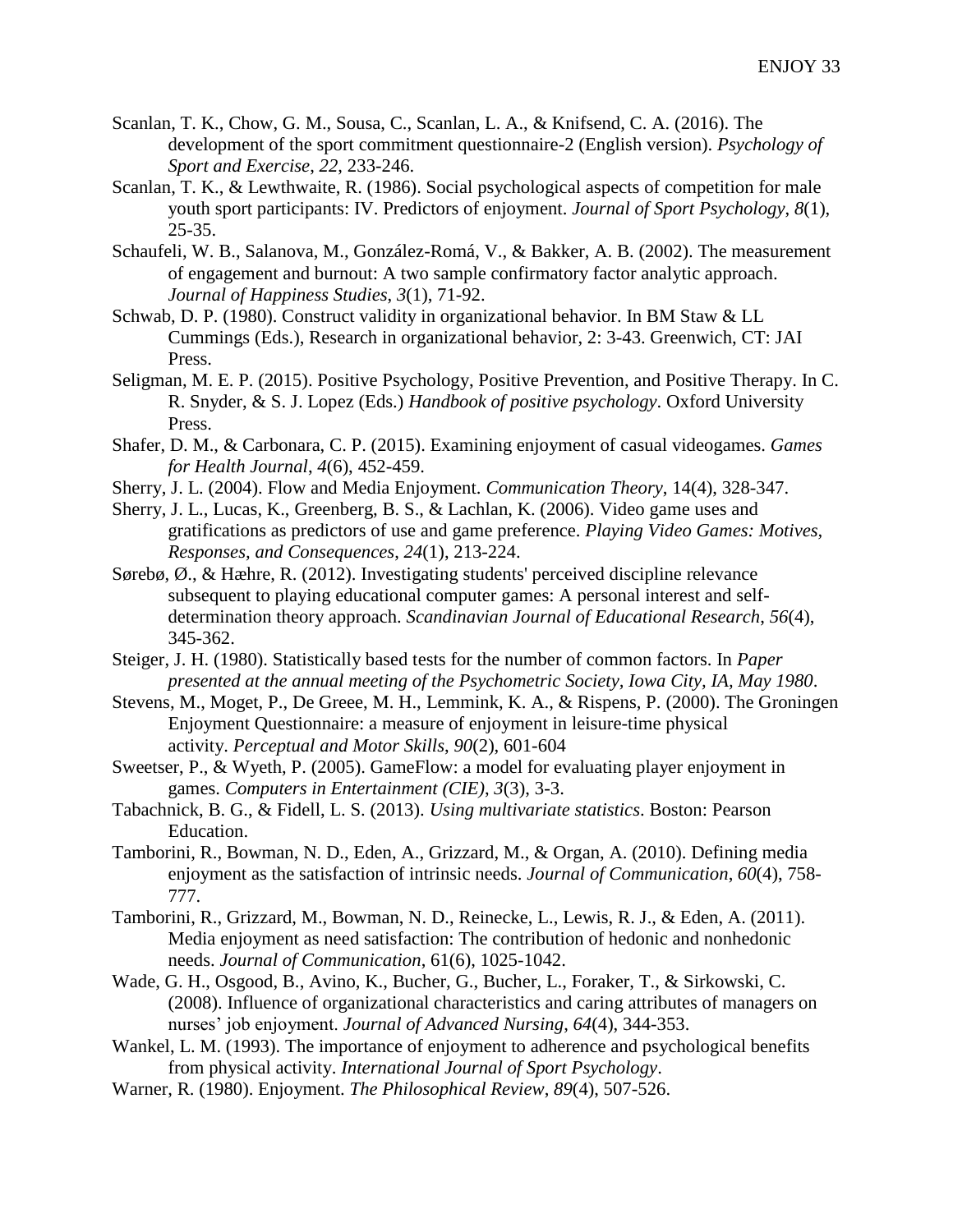- Waterman, A. S. (1993). Two conceptions of happiness: contrasts of personal expressiveness (eudaimonia) and hedonic enjoyment. *Journal of Personality and Social Psychology*, 64, 678–91.
- Waterman, A. S. (1998). The Personally Expressive Activities Questionnaire: A manual. Unpublished manuscript.
- Watson, D., & Clark, L. A. (1994). Manual for the positive and negative affect schedule (expanded form). *Unpublished manuscript, University of Iowa, Iowa City*.
- Weibel, D., Wissmath, B., Habegger, S., Steiner, Y., & Groner, R. (2008). Playing online games against computer-vs. human-controlled opponents: Effects on presence, flow, and enjoyment. *Computers in Human Behavior*, *24*(5), 2274-2291.
- Wiersma, L. D. (2001). Conceptualization and development of the sources of enjoyment in youth sport questionnaire. *Measurement in Physical Education and Exercise Science*, *5*(3), 153- 177.
- Wininger, S. R. (1999). A social cognitive model for exercise enjoyment in females engaging in aerobic dance.
- Wirth, W., Hofer, M., & Schramm, H. (2012). Beyond pleasure: Exploring the eudaimonic entertainment experience. *Human Communication Research*, *38*(4), 406-428.
- Worthington, R. L., & Whittaker, T. A. (2006). Scale development research: A content analysis and recommendations for best practices. *The Counseling Psychologist*, *34*(6), 806-838.
- Zaninotto, P., Wardle, J., & Steptoe, A. (2016). Sustained enjoyment of life and mortality at older ages: analysis of the English Longitudinal Study of Ageing. *bmj*, 355, i6267.
- Zygmont, C., & Smith, M. R. (2014). Robust factor analysis in the presence of normality violations, missing data, and outliers: Empirical questions and possible solutions. *The Quantitative Methods for Psychology*, *10*(1), 40-55.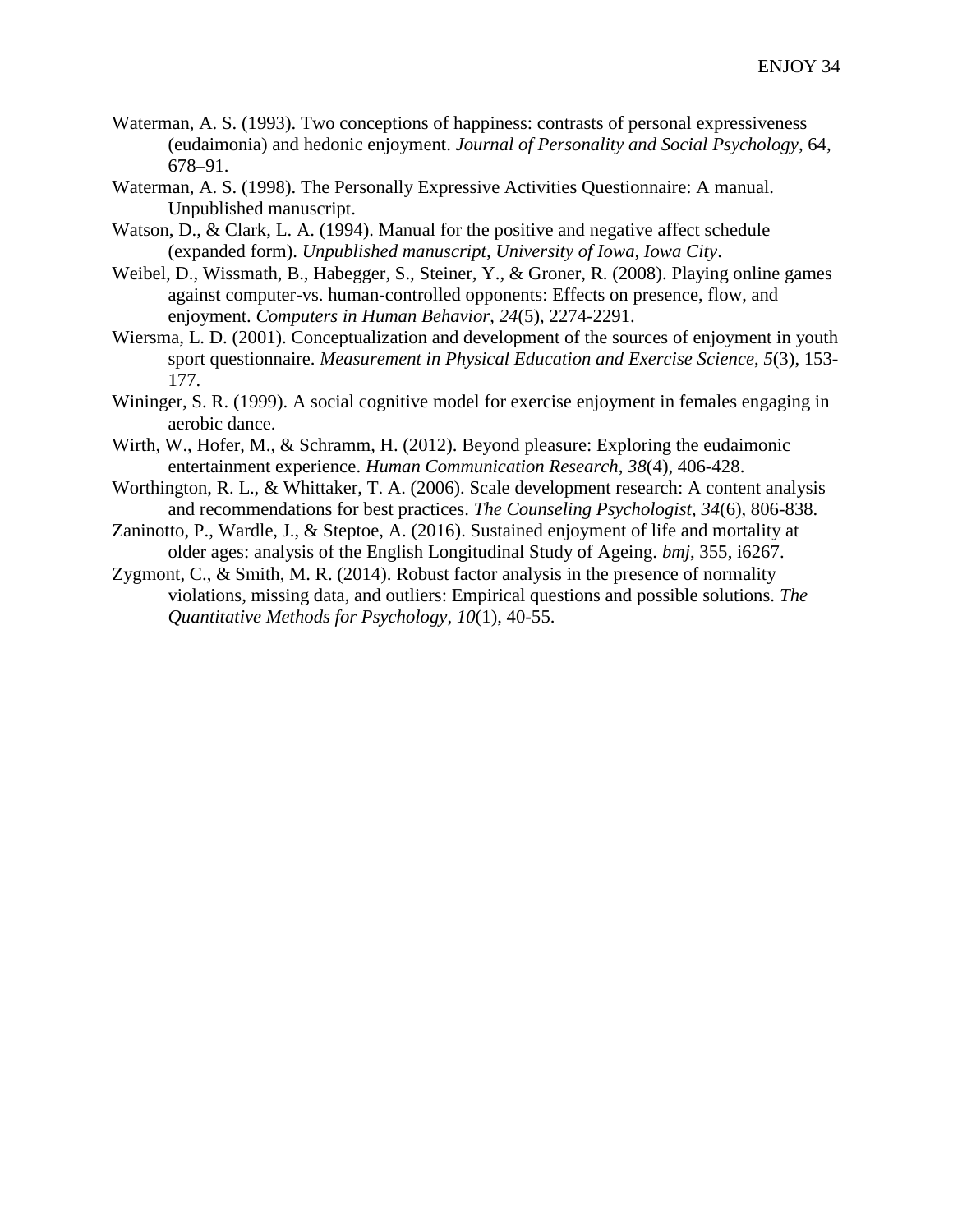# Appendix A

# THE ENJOY SCALE

# **Scoring Guidelines**

The ENJOY scale is based on a seven-point Likert scale with a response anchor at every rating point (e.g.,  $1 =$  Strongly Disagree,  $5 =$  Somewhat Agree,  $7 =$  Strongly Agree). The order of statements can be presented as is or randomized per respondent. For online questionnaires, it is recommended that the statements on the scale be separated into 5-7 statements per page to minimize scrolling. "The activity" can be replaced by a specified activity or left blank for respondents to fill.

The ratings (from 1-7) of all items on the same dimension should be averaged to obtain subscale scores for each respondent. The composite score of enjoyment can be obtained by summing the averages of each subscale together. For the composite score, the minimum value is 5 and the maximum value is 35. Alternatively, an average score of all items can be used as an overall score of enjoyment.

Scoring Guidelines per Dimension/Subscale

**Pleasure** (5 items)

- 2. The activity was pleasurable to me.
- 5. The activity made me feel happy.
- 9. The activity was fun.
- 17. I liked doing the activity.
- 25. The activity made me feel good.

# **Relatedness** (5 items)

- 4. I felt connected with others during the activity.
- 8. I liked interacting with others during the activity.
- 16. I cooperated with others during the activity.
- 19. The activity was a shared effort with others.
- 21. I felt close to others when I did the activity.

# **Competence** (5 items)

- 6. I felt very capable during the activity.
- 11. I am good at the activity.
- 22. I felt like I did a good job the last time I did the activity.
- 23. I was proficient in the activity.
- 24. I felt competent at performing the activity.

# **Challenge/Improvement** (5 items)

1. The activity allowed me to develop new skills.